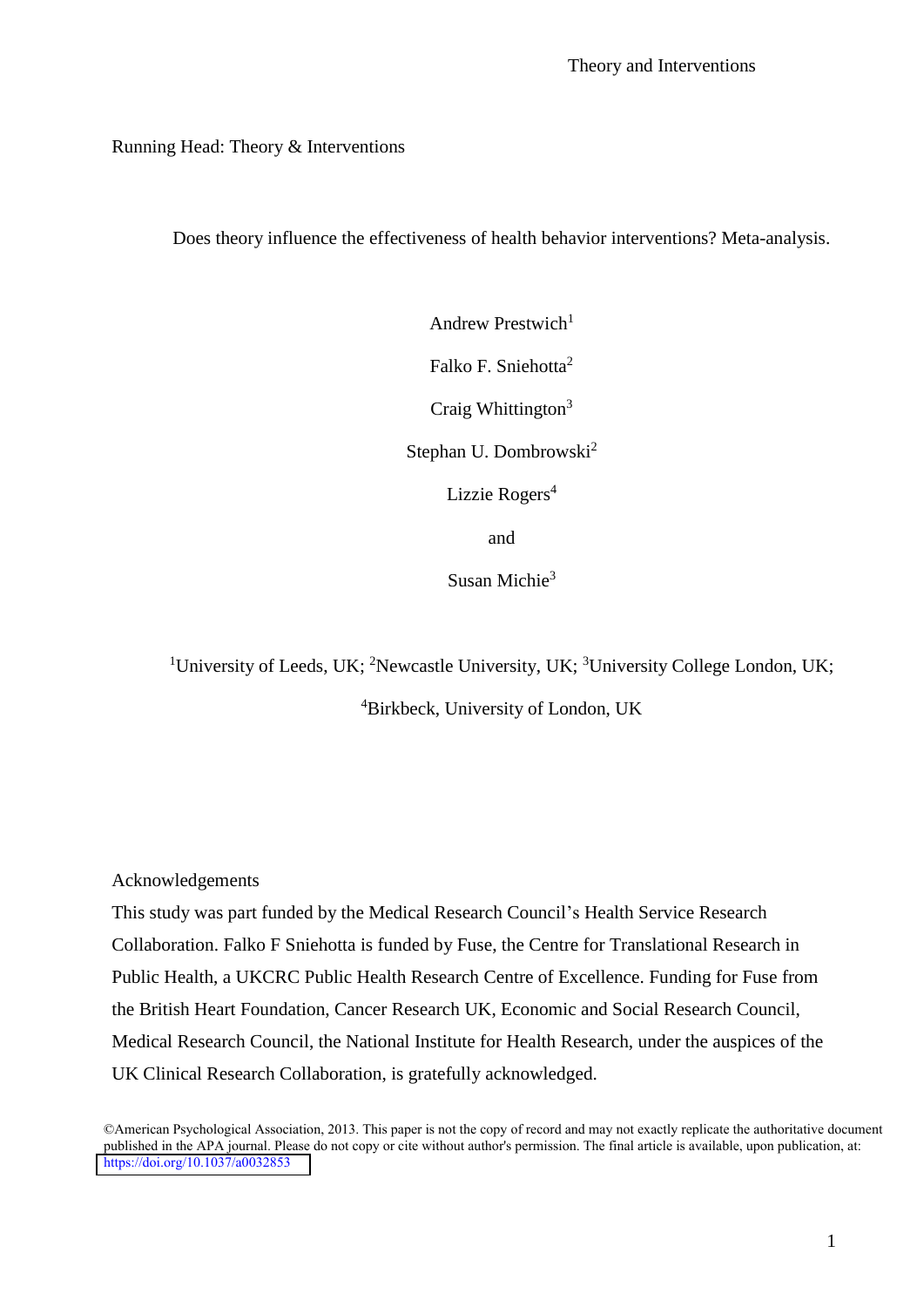#### Abstract

*Objective:* To systematically investigate the extent and type of theory use in physical activity and dietary interventions, as well as associations between extent and type of theory use with intervention effectiveness.

*Methods*: An in-depth analysis of studies included in two systematic reviews of physical activity and healthy eating interventions  $(k = 190)$ . Extent and type of theory use was assessed using the Theory Coding Scheme (TCS) and intervention effectiveness was calculated using Hedges's *g*. Meta-regressions assessed the relationships between these measures.

*Results:* Fifty-six percent of interventions reported a theory base. Of these, 90% did not report links between all of their behavior change techniques (BCTs) with specific theoretical constructs and 91% did not report links between all the specified constructs with BCTs. The associations between a composite score or specific items on the TCS and intervention effectiveness were inconsistent. Interventions based on Social Cognitive Theory or the Transtheoretical Model were similarly effective and no more effective than interventions not reporting a theory base. *Conclusions*: The coding of theory in these studies suggested that theory was not often used extensively in the development of interventions. Moreover, the relationships between type of theory used and the extent of theory use with effectiveness were generally weak. The findings suggest that attempts to apply the two theories commonly used in this review more extensively are unlikely to increase intervention effectiveness.

*Key words*: Theory, behavior change, interventions, diet, physical activity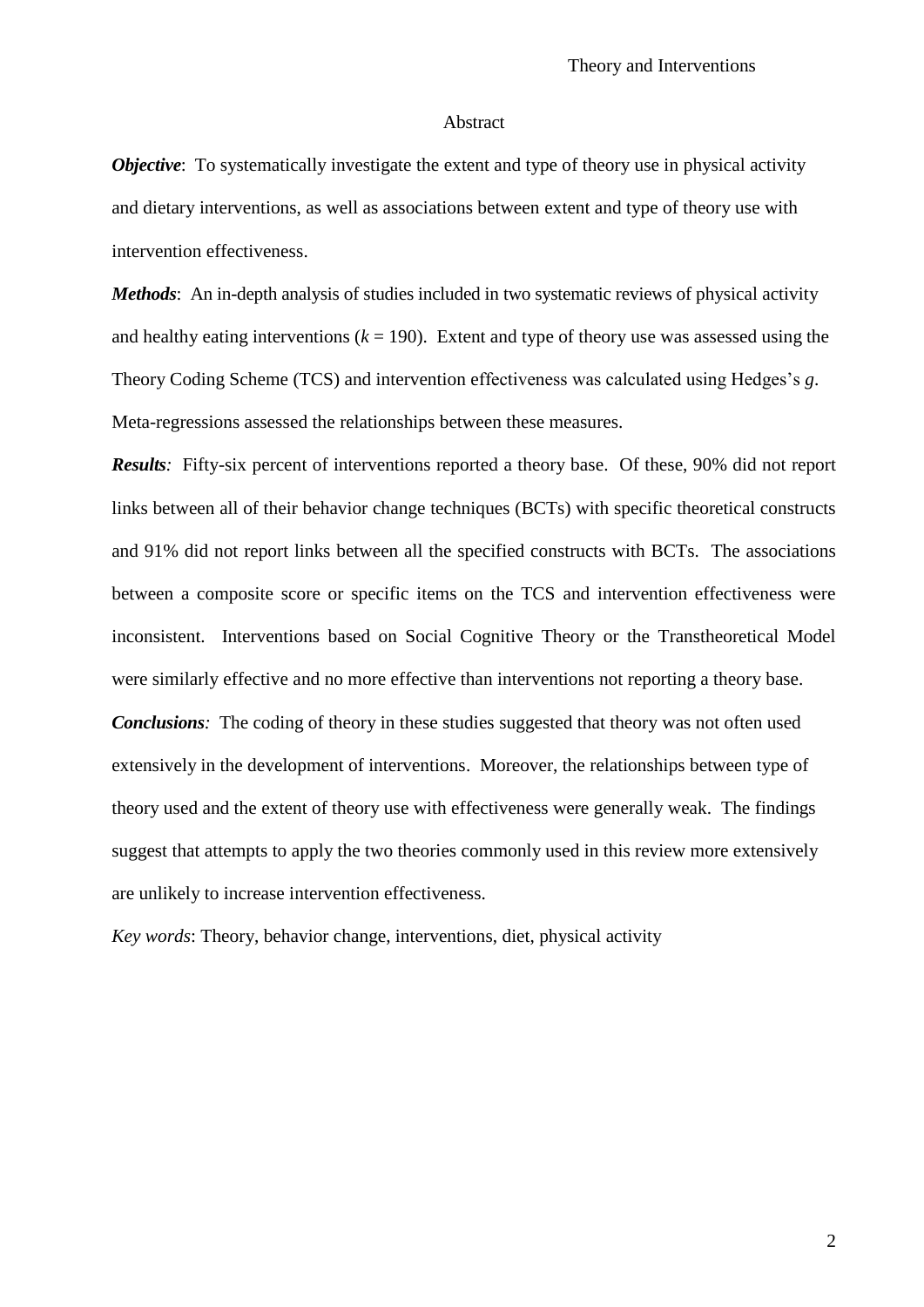Applying theory to the design and evaluation of complex behavior change interventions is viewed as good practice (Glanz & Rimer, 1995; MRC, 2008). Although there is some evidence for an increasing trend of interventions to refer to a theoretical basis (Noar, Palmgreen, Chabot, Dobransky, & Zimmerman, 2009), a substantial proportion of studies do not, as noted in a variety of reviews and commentaries (e.g., Albarracin et al., 2005; Davies, Walker, & Grimshaw, 2010; Hardeman, Johnston, Johnston, Bonetti, Wareham, & Kinmonth, 2002; Molloy, 2010). These reviews and commentaries have not included a detailed examination of how theory has been used in the development and evaluation of interventions.

The associations between using theory as a basis for intervention design and intervention effectiveness are not well understood. Some evidence suggests that reporting the use of theory to inform the development of behavior change interventions is associated with larger intervention effects (Albada, Auseums, Bensing, & van Dulsem, 2009; Ammerman, Lindquist, Lohr, & Hersey, 2002; Fisher & Fisher, 2000; Glanz & Bishop, 2010; Kim et al., 1997; Swann et al., 2003; Taylor, Conner, & Lawton, 2012; Webb, Joseph, Yardley, & Michie, 2010). However, other reviews have detected small or no association between reported theory use in intervention design and intervention effectiveness (e.g., Albarracin et al., 2005; Roe et al., 1997; Stephenson et al., 2000) while one review indicated interventions reported to be based on theory were *less* effective compared to those not reporting a theory basis (Gardner et al., 2011). These inconsistencies in the literature between theory application and intervention effects require an indepth examination of *how* theory has been used and whether using theory in different ways is associated with larger behavior change effects.

One possible reason for inconsistencies in the associations between theory use and intervention effectiveness is that earlier reviews report theory use in simple categorical terms (yes/no) (e.g., Ammerman et al., 2002). More in-depth assessments of how theory has been applied may lead to different and/or more consistent findings. Recent methodological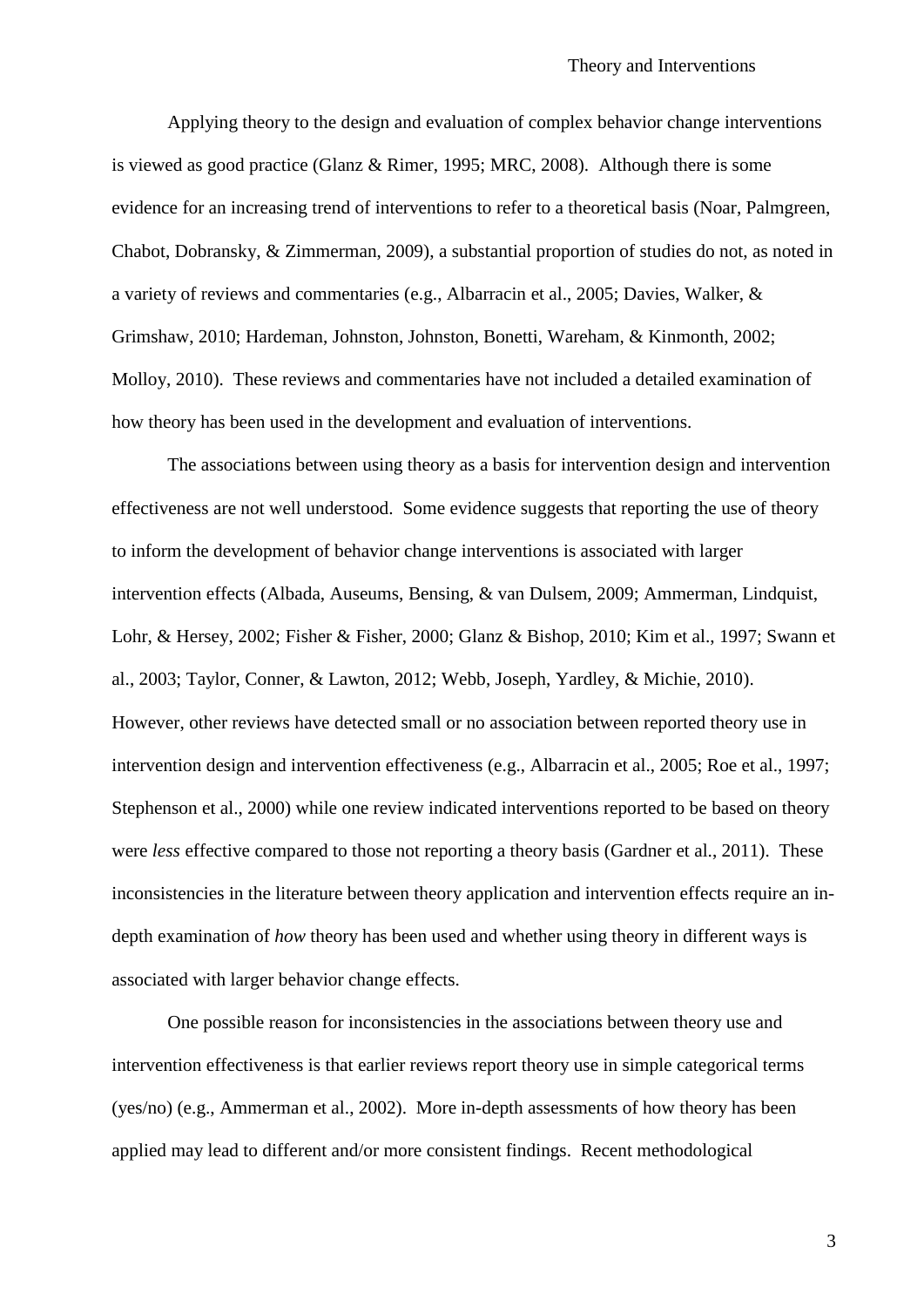developments enable such an approach. One approach to specifying theory use in health behavior research is a general coding frame of four items: informed by theory; applied theory; tested theory; built theory (Painter, Borba, Hynes, Mays, & Glanz, 2008). A more detailed method of specifying reported theory use is the 19-item Theory Coding Scheme (TCS, Michie & Prestwich, 2010). The TCS specifies whether theory is mentioned, how theory is *directly* used in intervention design, how theory influenced interventions *indirectly* via the selection of participants and via delivery to different groups of participants, how theory explains intervention effects on outcomes and the implications of the results for future theory development.

Theory can be used to inform interventions by highlighting the constructs or types of individuals that should be targeted by the intervention (Michie & Prestwich, 2010) or to inform the selection and sequence of intervention strategies (Wingood & DiClemente, 1996). Consequently, there are at least three major pathways through which basing an intervention on a specific theory can influence intervention effectiveness: via the selection of specific behavior change techniques (BCTs) or a combination of these techniques which prove effective or ineffective; influencing the inclusion of participants into the study who are likely to benefit from the intervention (and the exclusion of participants unlikely to benefit) and the tailoring of BCTs to individuals (tailoring) based on their theory-relevant characteristics. These pathways are not necessarily related; for example, researchers could use theory to decide which participants are eligible for their study but not use theory to select the intervention behavior change techniques or to tailor the intervention. As a consequence, interventions that apply theory more extensively to address each of these pathways could be more effective than studies that apply theory less extensively.

An important consideration when examining whether interventions using theory are more effective than those that do not is to assess how theory has been applied in the comparison condition (see Michie, Prestwich, & De Bruijn, 2010; Williams, 2010). For example, studies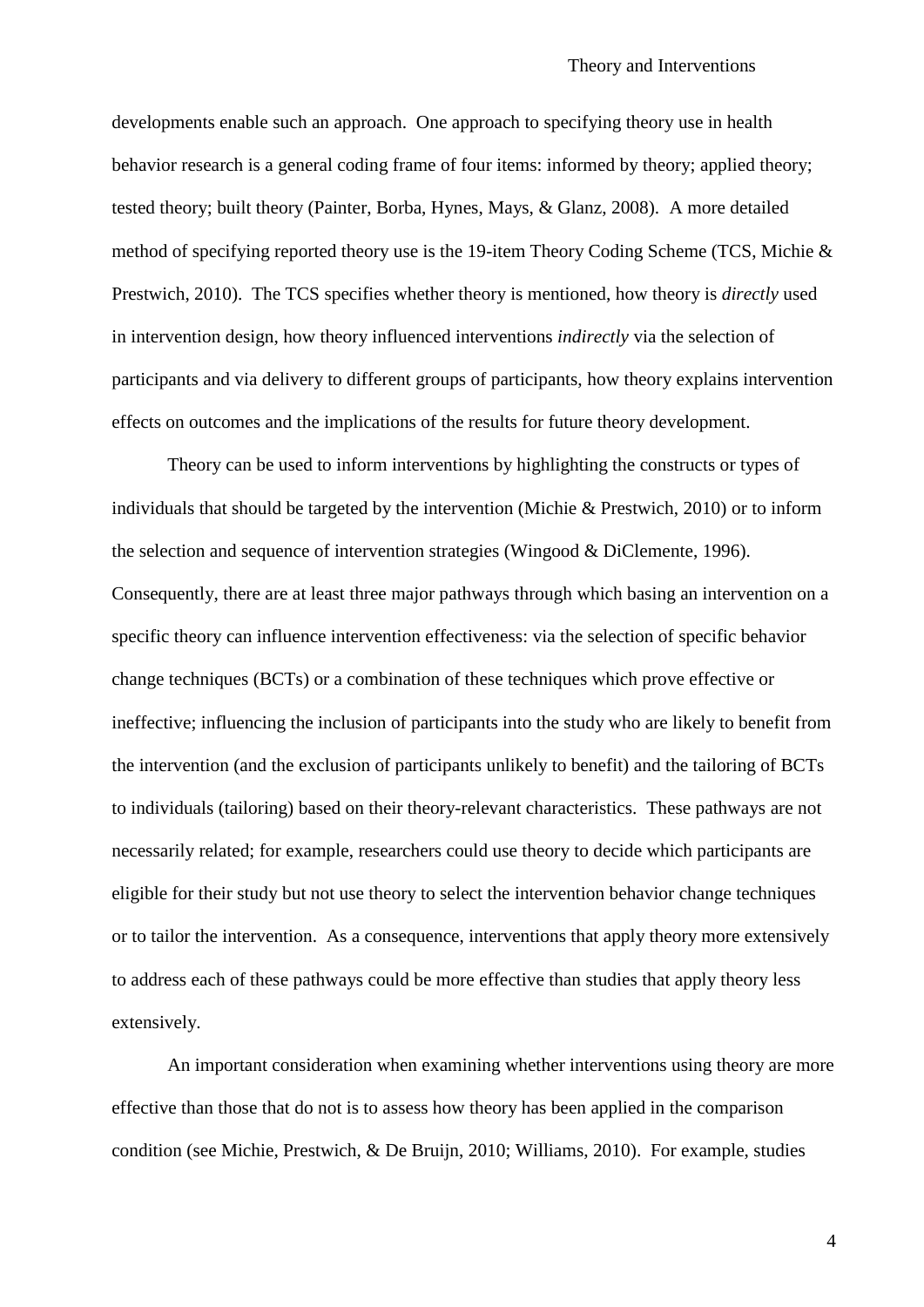that use theory to tailor an intervention to both intervention and comparison conditions need to be differentiated from studies that use theory to tailor an intervention only to the intervention condition. This is necessary as the intervention effect relates to the *difference* between the intervention and control groups. Reviews of the impact of theory use on intervention effectiveness, therefore, need to consider whether theory has been used to develop the intervention in both the intervention and comparison conditions.

### **Aims**

The current review had two aims: First, to use the TCS to assess the extent to which studies have reported using theory to develop interventions (Aim 1). Second, to investigate whether differential theory use was associated with intervention effectiveness (Aim 2). In relation to this second aim, we investigated how much specific types of theory use (measured through individual items on the TCS), as well as the *extent* of theory use (measured through composite scores of multiple items on the TCS) were associated with intervention effectiveness.

These key analyses were re-run within five sets of sensitivity analyses. First, given intervention effects reflect the *difference* between the intervention and comparison groups we coded theory use in both conditions. Consequently, within sensitivity analyses, we tested whether the associations between theory use in the intervention group and intervention effectiveness changed when statistically controlling for theory use in the comparison condition. Second, we took into account the type of control (i.e., any active control vs. waitlist, no or minimal intervention). Third, because just over a third of studies were conducted using participants with, or at risk of, chronic diseases, we included this factor in the analyses. Fourth, due to concerns that studies that use theory to develop their interventions may be methodologically more rigorous, we coded risk of bias and statistically controlled for this in an additional set of analyses. Finally, we identified and removed statistical outliers from the analyses.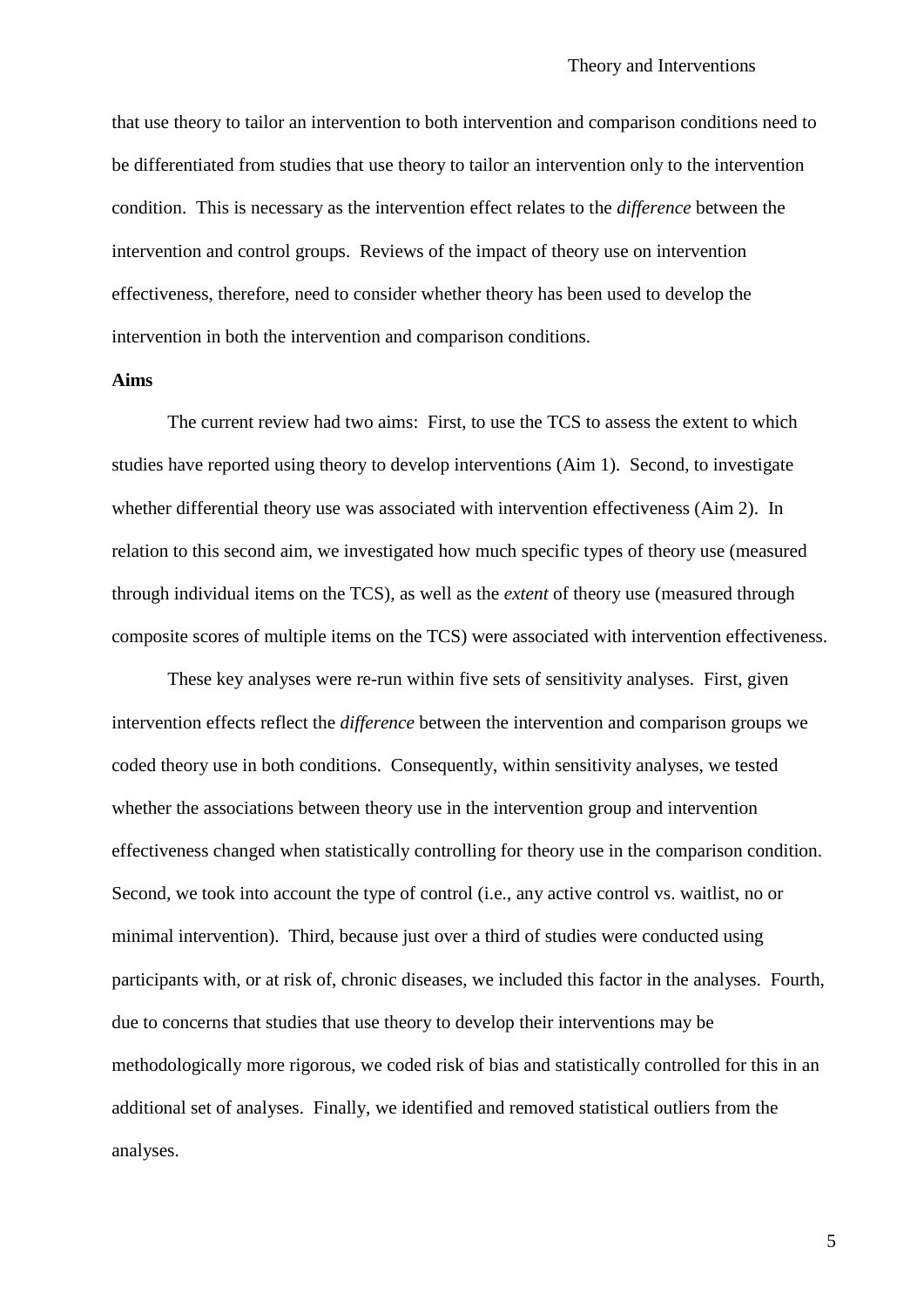#### **Method**

## **Studies**

Studies included in the current review were based on two recent systematic reviews, including a review of the association between BCTs and physical activity and diet (Michie, Abraham, Whittington, McAteer, & Gupta, 2009) and a review investigating BCTs within obese adults with, or at risk of, obesity-related co-morbidities (Dombrowski, Sniehotta, Avenell, MacLennon, & Araujo-Soares, 2012). The review covered both physical activity and healthy eating because a number of studies targeted both of these behaviors and in order to maximize the scope of the review and the power of the analyses. The dataset for the review included 140 separate studies comprising 190 comparisons of interventions.

## **Inclusion/Exclusion Criteria**

In the Michie et al. (2009) review, the inclusion criteria were: 1. Adults aged 18 or over; 2. Interventions targeting physical activity and/or healthy eating; 3. Use of experimental or quasi-experimental designs; 4. Incorporated objective, standardized, or validated outcome measures; and 5. Use of cognitive or behavioral change strategies beyond simple provision of information. Their review excluded interventions sampling specific populations (i.e., pregnant women or recently postnatal women, athletes, individuals already engaged within another health programs, individuals not living in the free-population, individuals with physical or mental health problems). In the Dombrowski et al. (2012) review, the inclusion criteria were: 1. Adults with a mean/median age above 40, mean/median BMI above 30, and at least one other risk factor for morbidity or an already present co-morbidity; 2. Behavioral interventions targeting physical activity and/or healthy eating; 3. Randomized controlled trials with follow-up data at 12 weeks or later; 4. Reported behavior change data for diet and physical activity by self-report or objective measures at baseline and follow-up. All studies included in this analysis, therefore, were evaluations of behavioral interventions aimed at increasing physical activity and/or healthy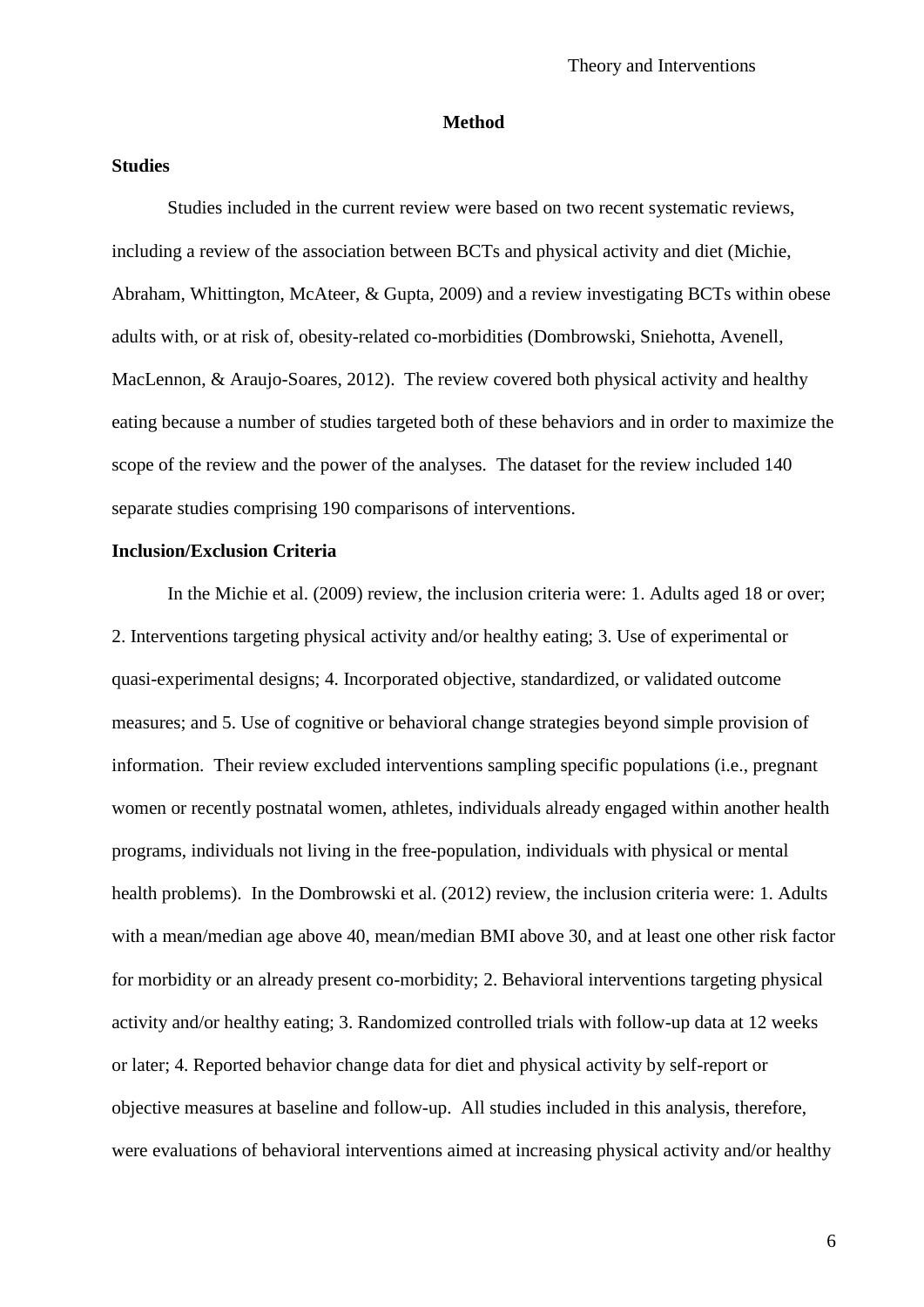eating, and reported measures of these behaviors and statistical information upon which effect sizes could be calculated.

#### **Data Extraction**

The following information was extracted from each study: (a) bibliographic information (author, year of publication, associated papers), (b) behavioral outcomes (physical activity and/or healthy eating), (c) duration of intervention period, (d) intervention/control group information (BCTs used, theoretical basis, duration of intervention, use of multiple sessions, source of delivery, format of delivery, type of control group), (e) risk of bias (f) data required for effect size calculations.

**Theory use***.* The Theory Coding Scheme (TCS; Michie & Prestwich, 2010) was used to code reported theory use for the development and evaluation of interventions<sup>1</sup>. Each of the 19 items within the TCS requires yes/no responses and has shown good inter-rater reliability. The *specific theory* (e.g., SCT, TTM) upon which the intervention was reported to be based was also coded (item 5).

While items on the TCS were treated individually in some of the analyses, some of the TCS items were also combined to reflect the extent of theory use (see Table 1 for TCS items). Specifically we created three composite measures reflecting:

- (a) the extent to which each BCT reported by the authors was linked to a theory-relevant construct  $[BCTs \rightarrow theory-relevant\,constraints]$ . As there are three items on the TCS that relate to this aspect of theory use (items 7-9), the composite score was determined using these three items. Of these items, studies coded 'yes' for item 7 ('*All intervention techniques are explicitly linked to at least one theory-relevant construct*') reflects the most optimal use of theory thus was weighted as  $+2$  in the composite measure. Studies coded 'yes' for either item 8 ('*At least one, but not all, of the intervention techniques are explicitly linked to at least one theory-relevant construct*') and/or item 9 ('*Group of*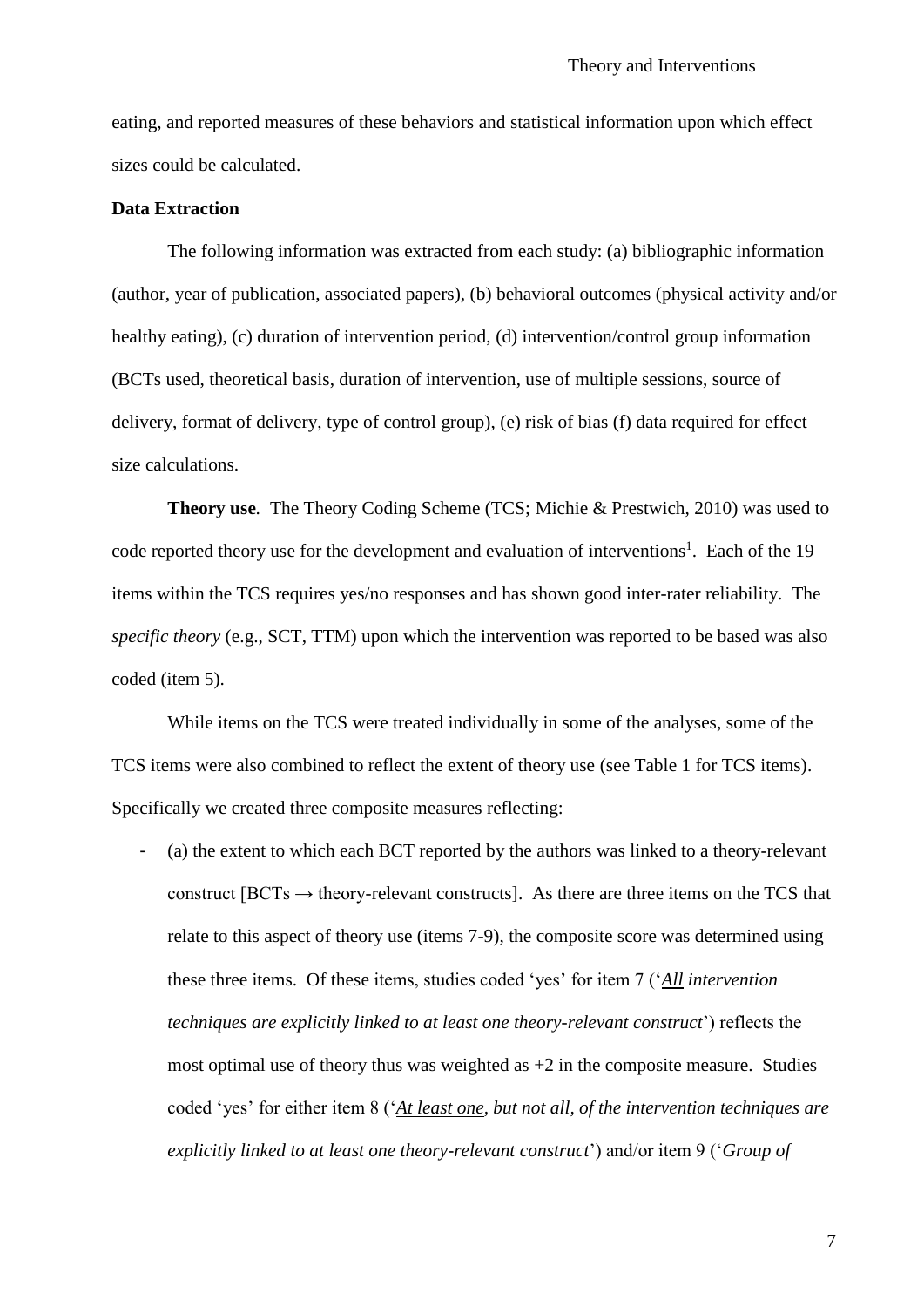*techniques are linked to a group of constructs'*) were weighted as +1 to reflect some (but not extensive) use of theory. Studies coded 'no' to items 7, 8 and 9 were weighted 0 to reflect no theory use. Thus, the 'BCTs  $\rightarrow$  theory-relevant constructs' measure ranged from 0 (no theory use) to  $+2$  (optimal theory use).

- (b) the extent to which the constructs within the underlying theory were specifically targeted by the BCTs [theory-relevant constructs  $\rightarrow$  BCTs]. As there are three items on the TCS that relate to this aspect of theory use (items 9-11), the composite score was determined using these three items. Of these items, studies coded 'yes' for item 10 ('*All theory-relevant constructs are explicitly linked to at least one intervention technique*') reflects the most optimal use of theory thus was weighted as  $+2$  in the composite measure. Studies coded 'yes' for either item 11 ('*At least one, but not all, of the theory relevant constructs are explicitly linked to at least one intervention technique*') and/or item 9 ('*Group of techniques are linked to a group of constructs'*) were weighted as +1 to reflect some (but not extensive) use of theory. Studies coded 'no' to items 9, 10 and 11 were weighted 0 to reflect no theory use. Thus, the 'theory-relevant constructs  $\rightarrow$ BCTs' measure also ranged from 0 (no theory use) to  $+2$  (optimal theory use).
- (c) an 'overall theory score' was also generated based on all of the TCS items that relate to using theory to develop the intervention (items  $3-11$ ). Studies received a  $+1$  weight for each of the following: the intervention was based on a single theory (item 3); theory was used to select recipients for the intervention (item 4); the intervention was explicitly based on a specific theory or combination of theories (item 5); theory was used to tailor intervention techniques to recipients (item 6). The sum of these items were added to the  $'BCTs \rightarrow$  theory-relevant constructs' (see (a) above) and 'theory-relevant constructs  $\rightarrow$ BCTs' (see (b) above) composite scores, creating a scale from 0 (no theory use) to  $+8$ (most extensive theory use).<sup>2</sup> Because TCS items 3, 4, and 6 may be dependent on the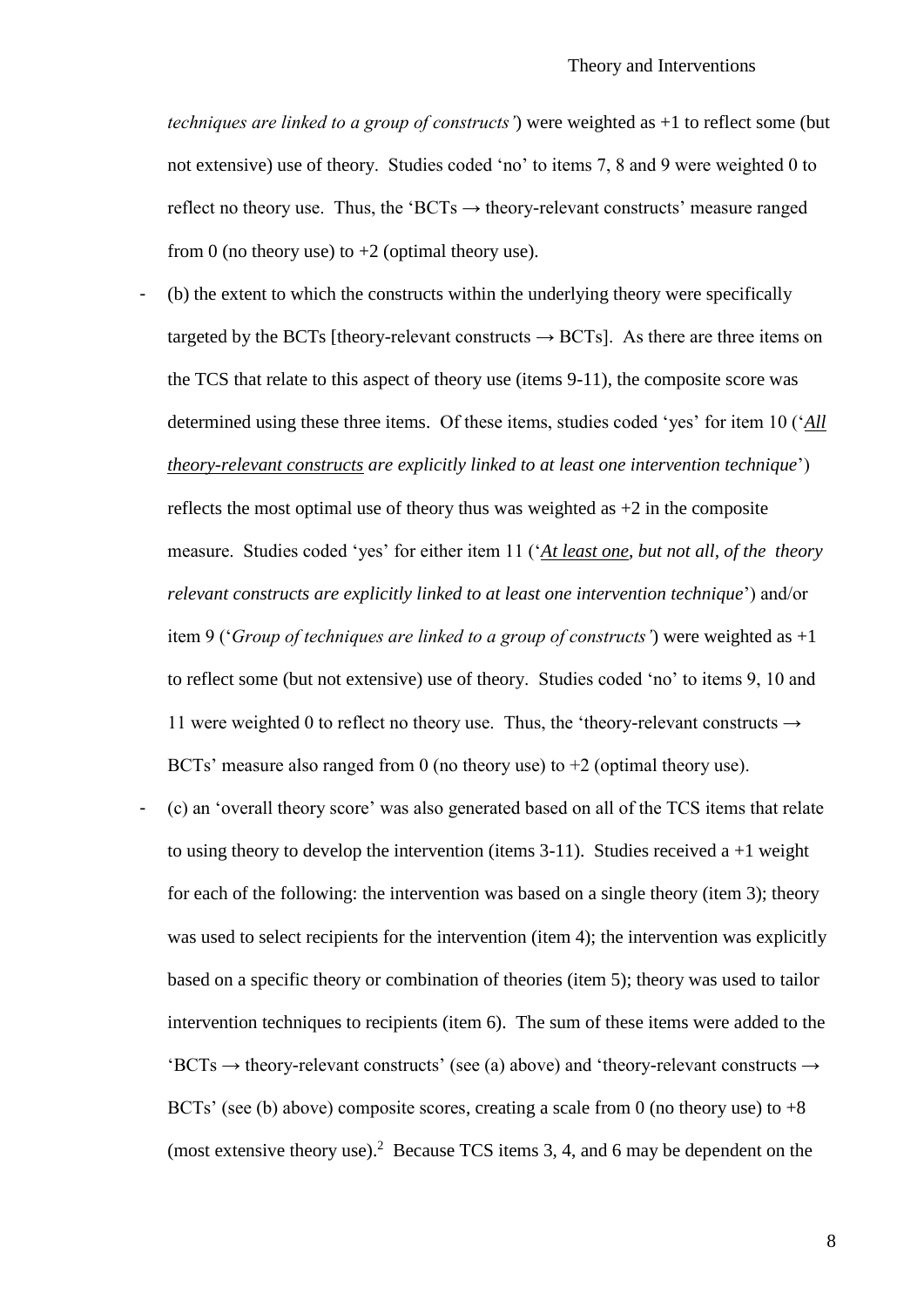type of theory application, a sensitivity analysis was used to test the impact of removing these from the overall composite score, providing an alternative overall theory score.

The TCS, where appropriate, was applied separately both to the intervention *and*  comparison conditions to take into account the use of theory in the study (see 'Data Analysis' and 'Online supplement table'). This allowed the examination of whether theory use in the intervention condition was associated with intervention effectiveness when controlling for theory use in the comparison condition (see Michie et al., 2010; Williams, 2010).

For the TCS, pairs of coders independently coded the theory items from 42 studies. A Cohen's kappa value between .61 and .80 reflects substantial agreement while a kappa value above .80 reflects almost perfect agreement (Landis & Koch, 1977). On this basis, the levels of agreement were typically almost perfect (mean kappa=.88; median kappa=.89) and at least substantial  $(> .71)$  for all theory items.

**Risk of bias**. Based on the Cochrane Collaboration's tool for assessing risk of bias (Higgins, Altman, Gøtzsche, Jüni, Moher, Oxman, et al., 2011), an assessment was made using the following items coded yes/no: (i) does the study report randomization?; (ii) was the allocation sequence concealed?; (iii) was there any blinding?; (iv) was incomplete data adequately addressed?; (v) Are reports of the study free of suggestion of selective outcome reporting?; (vi) is the study free from any other bias?<sup>3</sup>

#### **Data Analysis**

To assess the extent to which studies have used theory to develop and evaluate interventions, the percentage of studies that were coded 'yes' for each item on the  $TCS<sup>4</sup>$  was calculated (see Table 1). Calculations were performed for both percentages of *all* studies and studies that explicitly stated a theory base.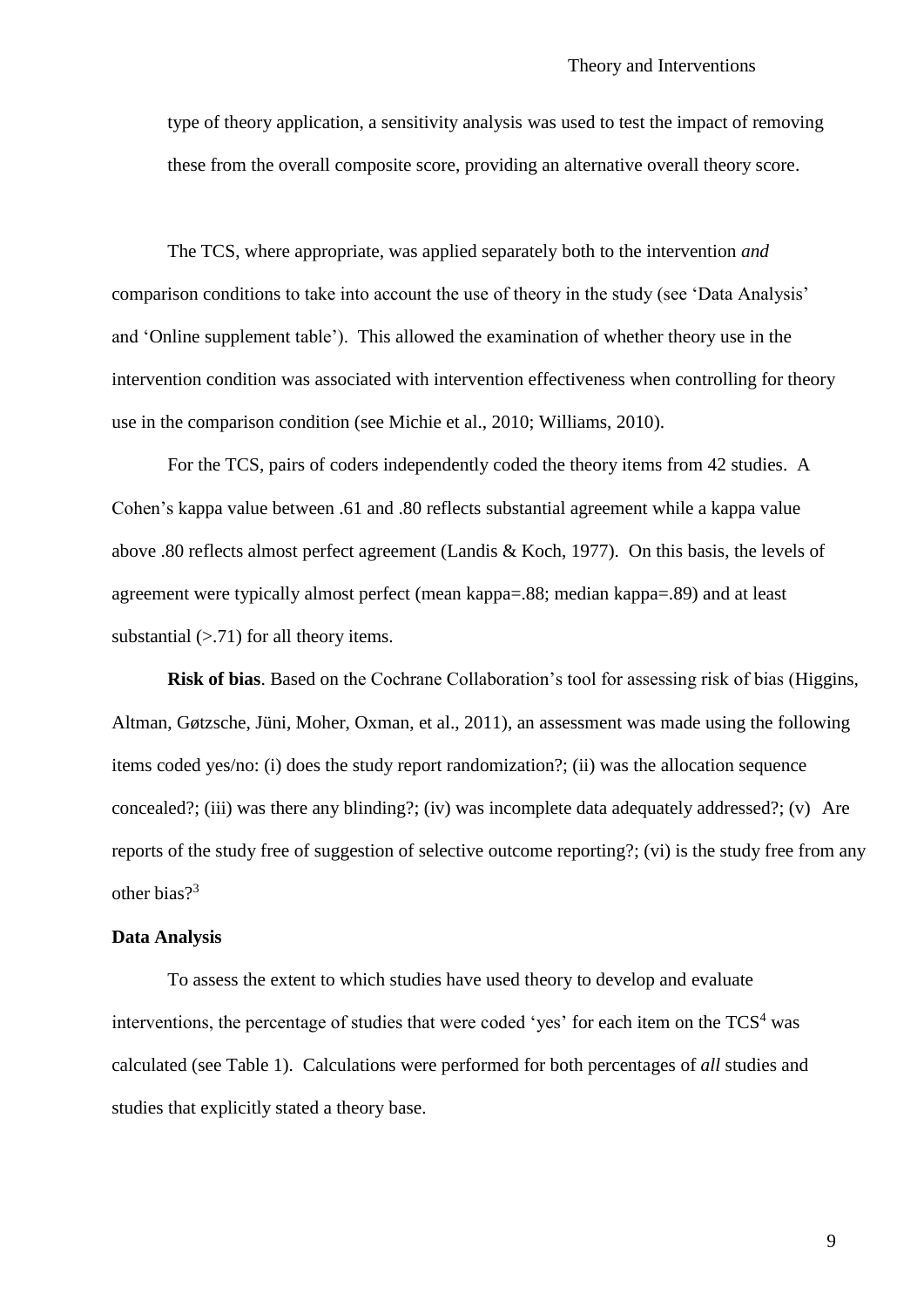To examine whether items from the TCS predicted intervention effects, a series of metaregressions (using a random-effects model with restricted maximum likelihood estimation, computed with the meta-reg command in Stata version 12.1, Stata Corp 2011) were conducted. In our analyses, the regression coefficients are the estimated increase in the effect size per unit increase in the covariate(s). To assess the proportion of between-study variance explained by each covariate, the adjusted  $R^2$  value is reported. Secondary meta-regression analyses were conducted to control for potential moderating factors. This was done by adding the following factors to the meta-regression models: theory use in each control group (i.e., as assessed with the TCS), type of control group (i.e., any active control vs. waitlist, no or minimal intervention), disease chronicity (i.e., chronic or at risk vs. non-chronic) and factors associated with the risk of bias (i.e., randomization, allocation concealment, blinding, missing outcome data, selective outcome reporting, and any other problems). Sensitivity analyses were conducted to assess the impact of removing outlying effect sizes (determined using the Sample-Adjusted Meta-Analytic Deviancy Statistic; Huffcut & Arthur, 1995). Sensitivity analyses are reported as supplementary online material (see online supplement table). Intervention effect size calculations followed the approach used in the original individual reviews, indexing effects as Hedges's *g* (the difference between two means divided by their pooled standard deviation, with correction for small sample size) (Hedges & Olkin, 1985).

## **Results**

#### **Studies Included in the Review**

The studies included in this review were published between 1990 and 2008. Across the 190 comparisons, the interventions were typically delivered by non-healthcare professionals (46.8%), directly to individuals (51.1%), within community-based settings (54.2%) over a mean period of 8 months. The mean final follow-up was taken at 10-months. Many of the outcomes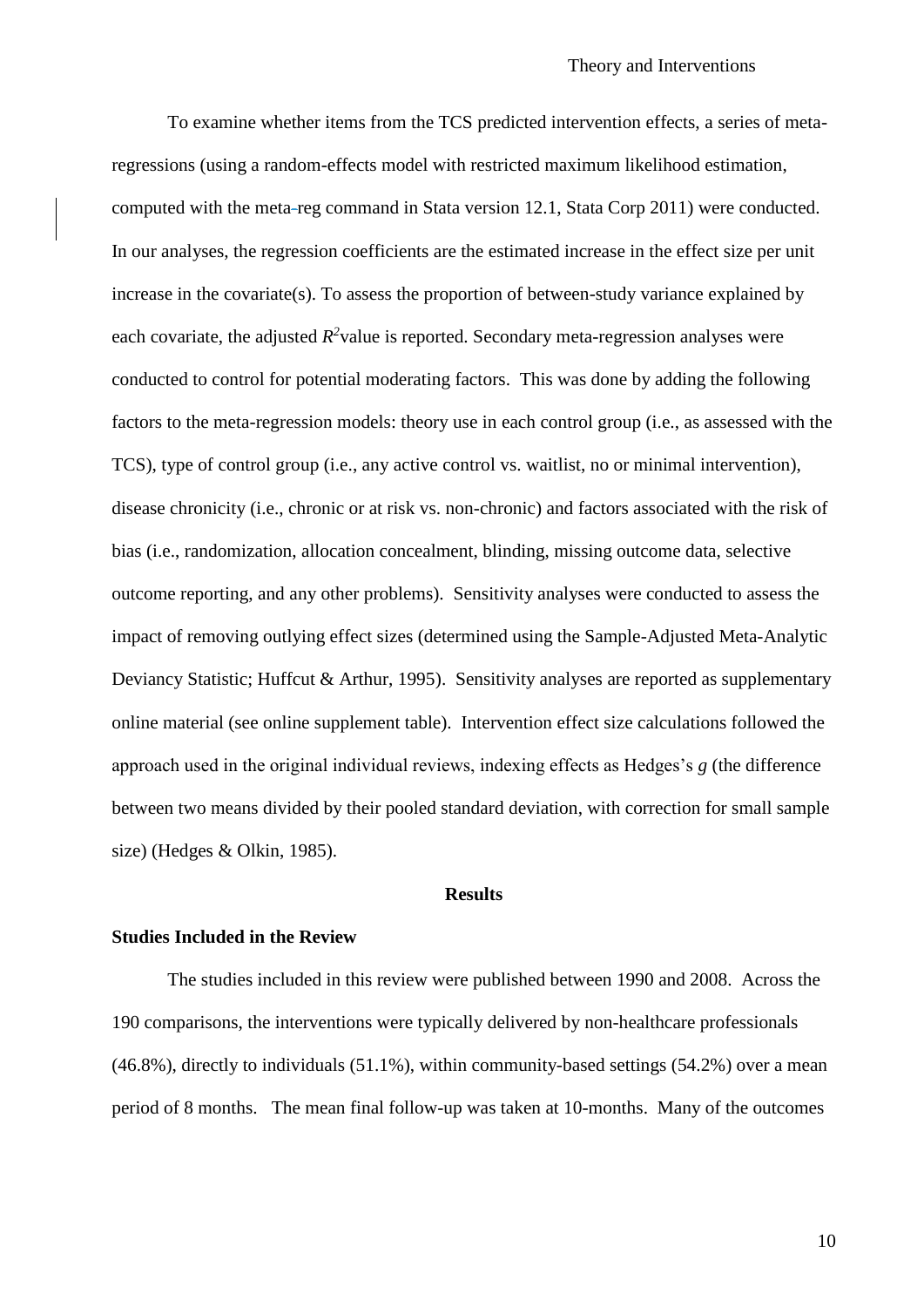were self-reported but most of the studies (65.3%) used behavioral measures that had been previously validated. The total number of participants across the studies was 61,649.

#### **Risk of Bias**

In regard to risk of bias, the vast majority clearly reported that they randomized participants to condition (94.2%). However, few clearly reported that the allocation sequence was concealed (15.8%) or that any form of blinding was used (25.3%). Across the 190 comparisons, few reported an adequate method to blind their participants (1.6%), the intervener (1.1%), or outcome assessors (10.0%). Incomplete data was judged to be adequately addressed in most comparisons (56.8%). The comparisons were typically judged to be free from selective reporting (96.3%) and free from other problems that could put them at high risk of bias (73.2%).

# **Findings**

Table 1 outlines the 19 items within the TCS. These numbered items are subsequently referenced while addressing the study aims below.

**Aim 1: The extent to which studies reported using theory to develop and evaluate their interventions.**

Table 1 illustrates how theory was used across all 190 comparisons of interventions. Out of 190 interventions, 107 (56.3%) explicitly reported that they were based on theory (i.e., coded yes to item 5). Of the 107 interventions reporting a theory base, 51 (47.7%) were reported to be based on a single theory (item 3), 8 (7.5%) reported using theory to recruit study participants (item 4) and 42 (39.3%) reported using theory to tailor BCTs to recipients (item 6). Of these same 107 interventions, 11 (10.3%) reported explicit links between all BCTs within the intervention and the targeted theoretical constructs (item 7) while 10 (9.3%) interventions reported targeting all the constructs within a specified theory with specific BCTs (item 10). Fifty-two (48.6%) tests of interventions reported measuring theoretical constructs postintervention and 45 (42%) measured constructs both pre- and post-intervention. However, only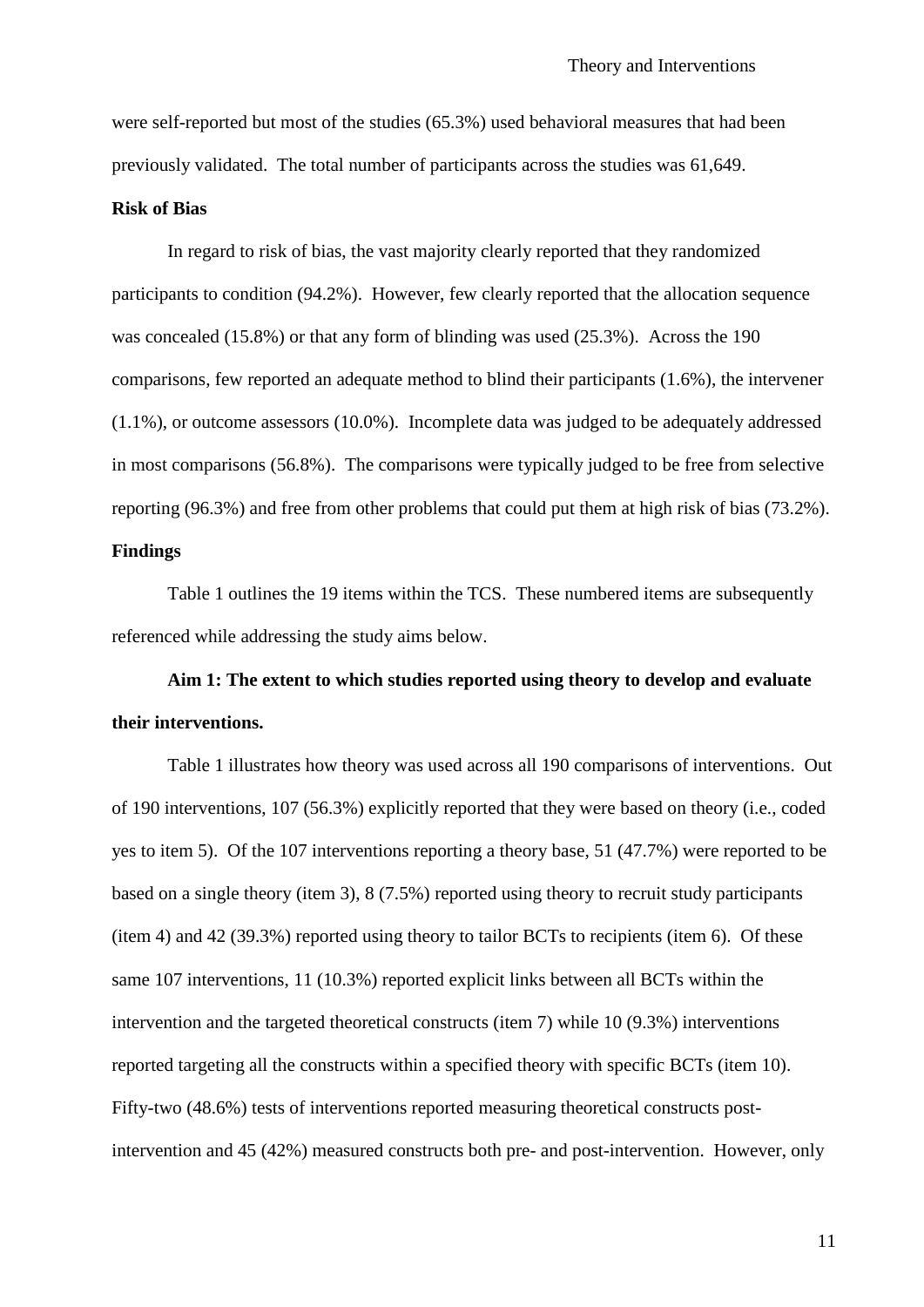4 (3.7%) tests of interventions reported statistically significant mediated effects (item 16d). A similarly small number (3, 2.8%) reported suggestions for theoretical refinement on the basis of their findings (item 19).

## *Insert Table 1 about here*

#### **Aim 2: Is reported theory use associated with intervention effectiveness?**

The relationship between reported specific theory use and intervention effectiveness is reported in Table 2 (see also the Supplement Table).

## *Insert Table 2 about here*

Interventions reporting to be based on a single theory were associated with larger effects  $(g = .33)$  compared to those reporting multiple theories or a combination of theory and additional theory-based predictors for intervention development  $(g = .23)$  (see model 2). Of the TCS items, using theory to determine which participants should be recruited into the study yielded the most positive increase in effectiveness ( $g = .51$  vs. .29; see model 3), although this variable did not explain any of the between-study variance. Studies that reported using theory to tailor the intervention yielded smaller intervention effects than those that did not report this tailoring ( $g =$ .21 vs. .33; see model 5).

Interventions referring to a theory base were not more effective than those not explicitly referring to a theory base (see model 4). Interventions reporting links between BCTs and theoryrelevant constructs were not more effective than others (see models 6 to 10). Interventions reported to be based on TTM or SCT were not different in terms of effectiveness, nor were they more effective than those interventions that were not reported to be based on these theories (see model 11).

With regard to the extent of theory use (see Table 3, model 12), there was little evidence that the following were associated in any meaningful way with intervention effectiveness: extent to which each BCT was linked to a theoretical construct (' $BCTs \rightarrow$  theory-relevant constructs';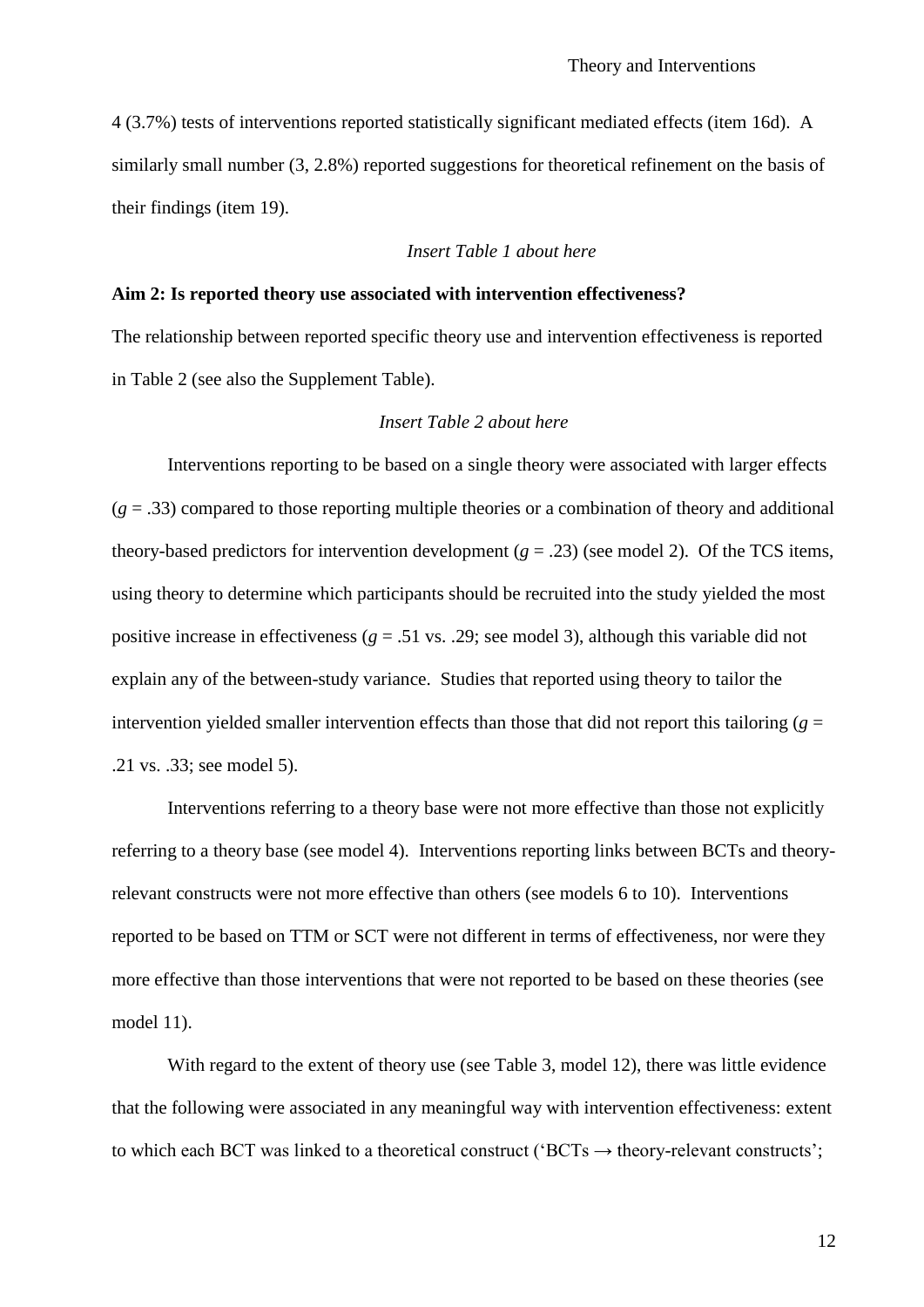adjusted  $R^2$  = 1.19%); the extent to which the constructs within the underlying theory were specifically targeted by the BCTs ('theory-relevant constructs  $\rightarrow$  BCTs'; adjusted  $R^2 = 0.48\%$ ); the 'overall theory score' (adjusted  $R^2 = 1.21\%$ ). It should be noted that the seven studies that scored most highly on the overall theory score produced, on average, a larger effect size than the 83 studies that scored the lowest score. However, when all studies were taken into account, there was no evidence that this represents a real effect. The same results were found in the subset of studies reporting theory use (model 13), using SCT (model 14), and using TTM (model 15).

Sensitivity analyses suggested that these results were relatively stable with respect to outliers (studies judged to be outliers were excluded from the analyses). In addition, the results were similar when controlling for disease chronicity and use of theory in the control group and type of control group (these were included as a factors in the meta-regression analyses) (see online supplement table). In addition, when variables relating to the risk of bias were entered individually into a meta-regression model, randomization appeared to be the most important factor associated with intervention effectiveness (i.e., studies reporting to use randomization produced, on average, larger effects than non-randomized studies).<sup>5</sup> Therefore, all models were re-run controlling for randomization (see online supplement table) and yielded similar effects. A sensitivity analysis using the alternative overall theory score produced similar results  $(B = -0.02,$ adjusted  $R^2 = 1.46\%$ ).

### **Discussion**

This review has systematically investigated the extent and type of theory use in interventions to increase physical activity and healthy eating, as well as associations between theory use and intervention effectiveness. About half of the interventions reviewed were reported to be explicitly based on theory. Of these, theory was rarely used extensively to develop or evaluate the intervention as defined by the TCS: few targeted all theoretical constructs, linked all BCTs to theoretical constructs, used theory to select recipients of their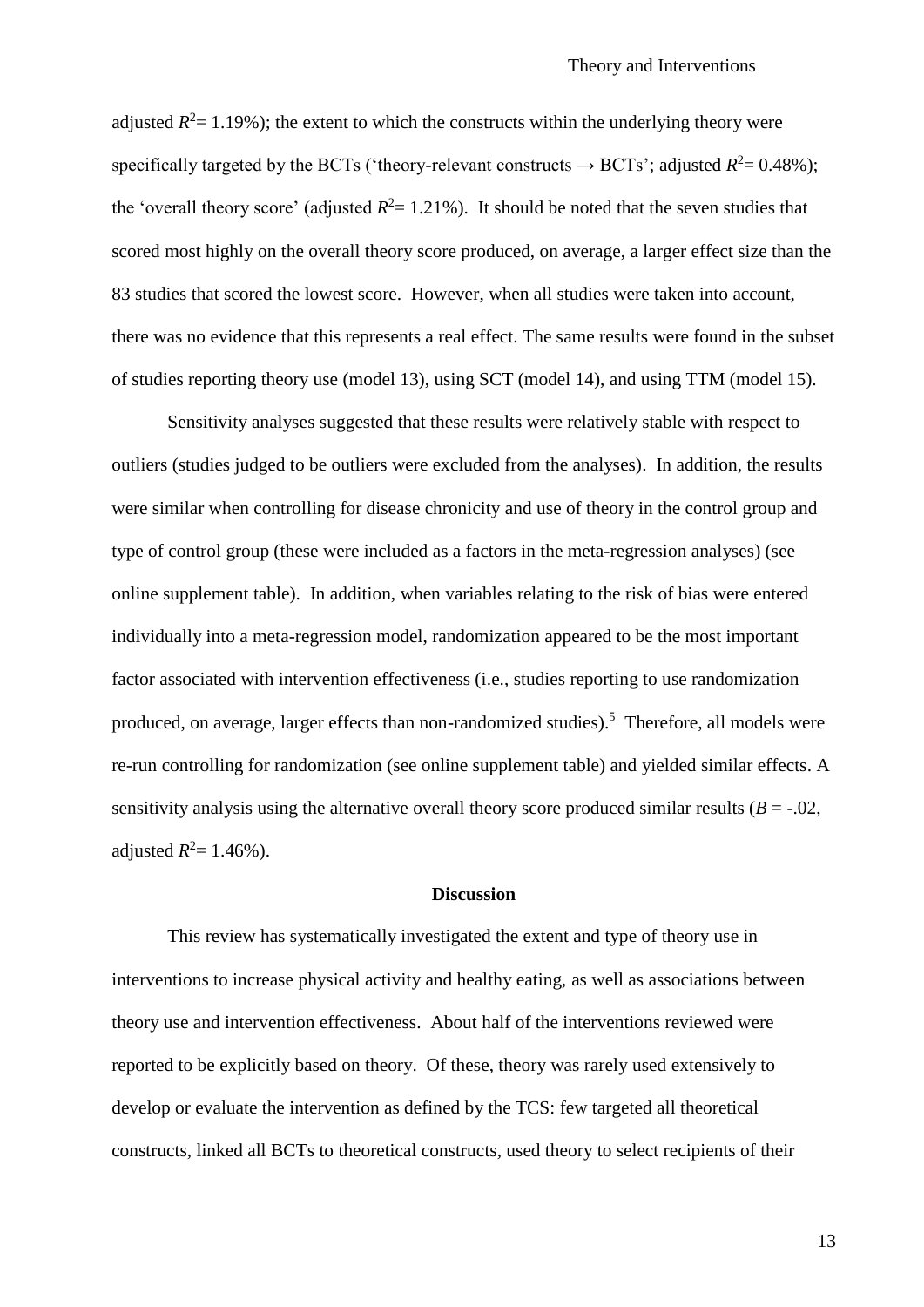intervention, used theory to tailor their intervention, used theory as an explicit basis for their intervention or based their intervention on a single theory. This limits the possibility of evidence accumulation and of studies to experimentally evaluate specific theories and therefore to refine them on the basis of evidence.

The majority of the analyses revealed no association between theory use (assessed through individual TCS items or combinations of TCS items) and intervention effectiveness. Where there were significant associations these tended to be weak; thus, inferences made from these findings should be considered cautiously. The finding that interventions that report using theory to select recipients yielded the largest intervention effects (albeit still small) is consistent with results of a recent review examining internet-based interventions (Webb et al., 2010). However, this may be due to the selection of participants most likely to respond to interventions (e.g., because they are more motivated to change). Basing an intervention on multiple theories appeared to be somewhat less effective than basing it on a single theory. Basing an intervention on two theories providing contradictory accounts of how behavior changes may explain this (Dombrowski, Sniehotta, Avenell, & Coyne, 2007). A multi-theory approach without a clear rationale, described by Bandura (1998) as "cafeteria style research" (p. 628), may also fail to capitalize on the potentially beneficial impact that a coherent theory base may offer. We attempted to enhance the confidence in our findings by co-varying a number of potential moderators in our analyses. Given the possibility that studies that make greater use of theory to design their intervention would adopt more stringent methodological controls, these moderators included the type of control group (active control vs. delayed or no intervention control) and risk of bias. The results appeared generally robust within these sensitivity analyses and also in relation to similar analyses taking into account the use of theory in the control group (see Williams, 2010; Michie et al., 2010), outliers and disease chronicity within the target population. As a consequence, the findings of this review are not in line with the findings from some earlier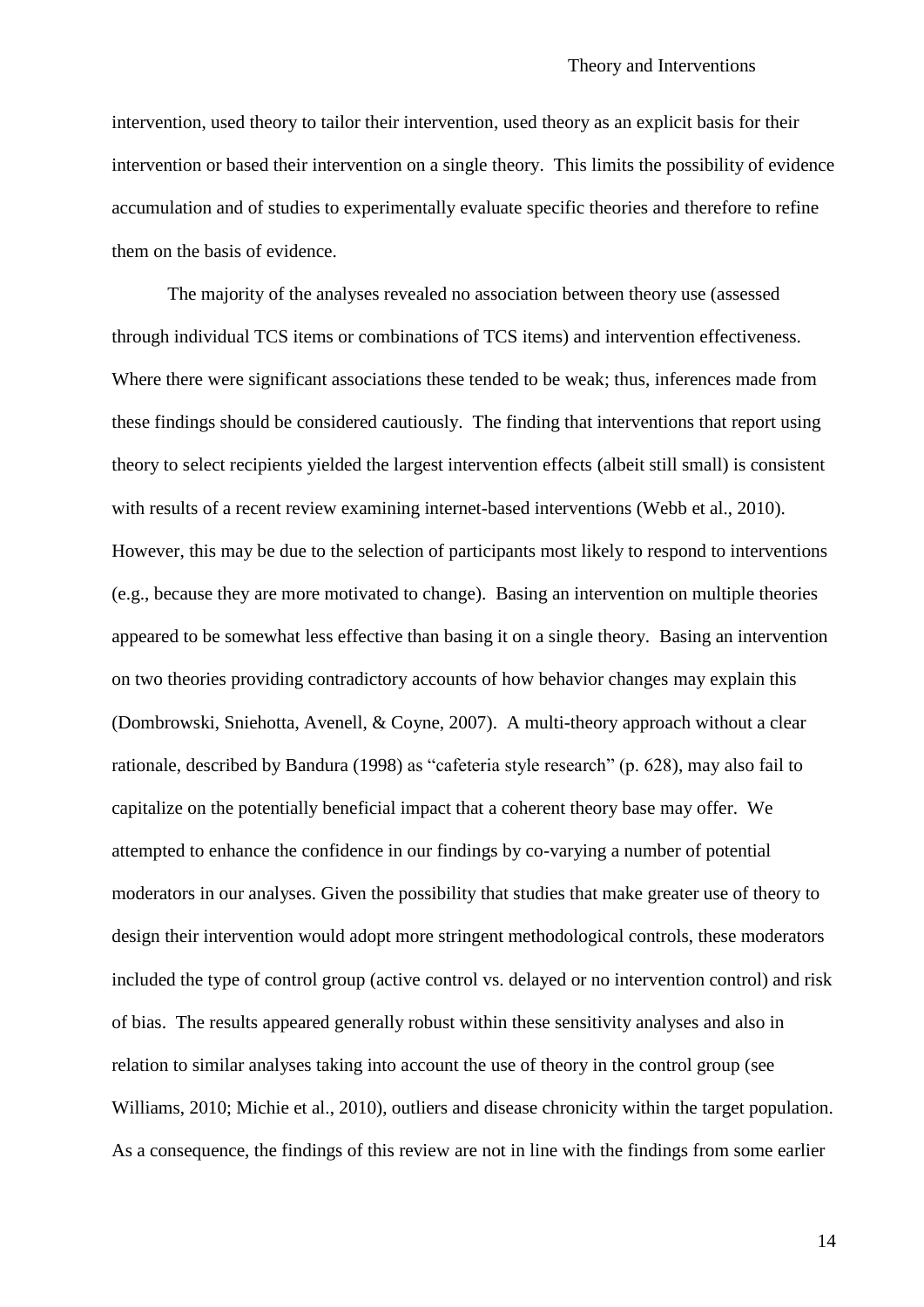reviews that argued that basing interventions on theory should increase effectiveness (e.g., Albada et al., 2009; Fisher & Fisher, 2000; Glanz & Bishop, 2010; Kim et al., 1997; Swann et al., 2003), although these reviews typically assessed a wider range of theories and did not use a quantitative measure such as the Theory Coding Scheme. Specifically, our findings may suggest that applying the two theories commonly used in this review more extensively is unlikely to increase intervention effectiveness. However, we note particular caveats.

It should be noted that our findings apply to the extent of theory use as measured by the TCS and for the two theories with sufficient data to analyse, SCT and TTM. Second, the overall theory score was based on the summation of all relevant items. Particular combinations of items, reflecting certain elements of theory use, may increase intervention effects. Third, caution should be taken in generalising the results on the basis of a null finding (i.e., no association between the extent of theory use and intervention effectiveness). Fourth, we were only able to investigate theory use as reported in published articles, and this is likely to underestimate actual practice (Lorencatto, Michie, West & Stavri, 2011). Ideally, full study and intervention protocols would be publicly available to supplement this information, as they are often difficult to obtain from authors. Some journals now make this a requirement for publication (e.g. Addiction, Implementation Science) and wider adoption of this practice would be of great help to advancing our science. Fifth, previous research has suggested considerable discrepancies between protocol and delivery in practice (e.g., Borrelli, 2011; Hardeman et al., 2008), which has implications for any investigation of associations between theoretical underpinning and intervention content and effects (Michie et al., 2008). Fidelity thus needs to be taken into account when considering our own and other researchers' findings in this area. A precise estimate of the relationship between theory use and intervention effectiveness can only be obtained from studies with high fidelity of delivery. Sixth, a more comprehensive search strategy may have identified a greater number of eligible studies. This is a common problem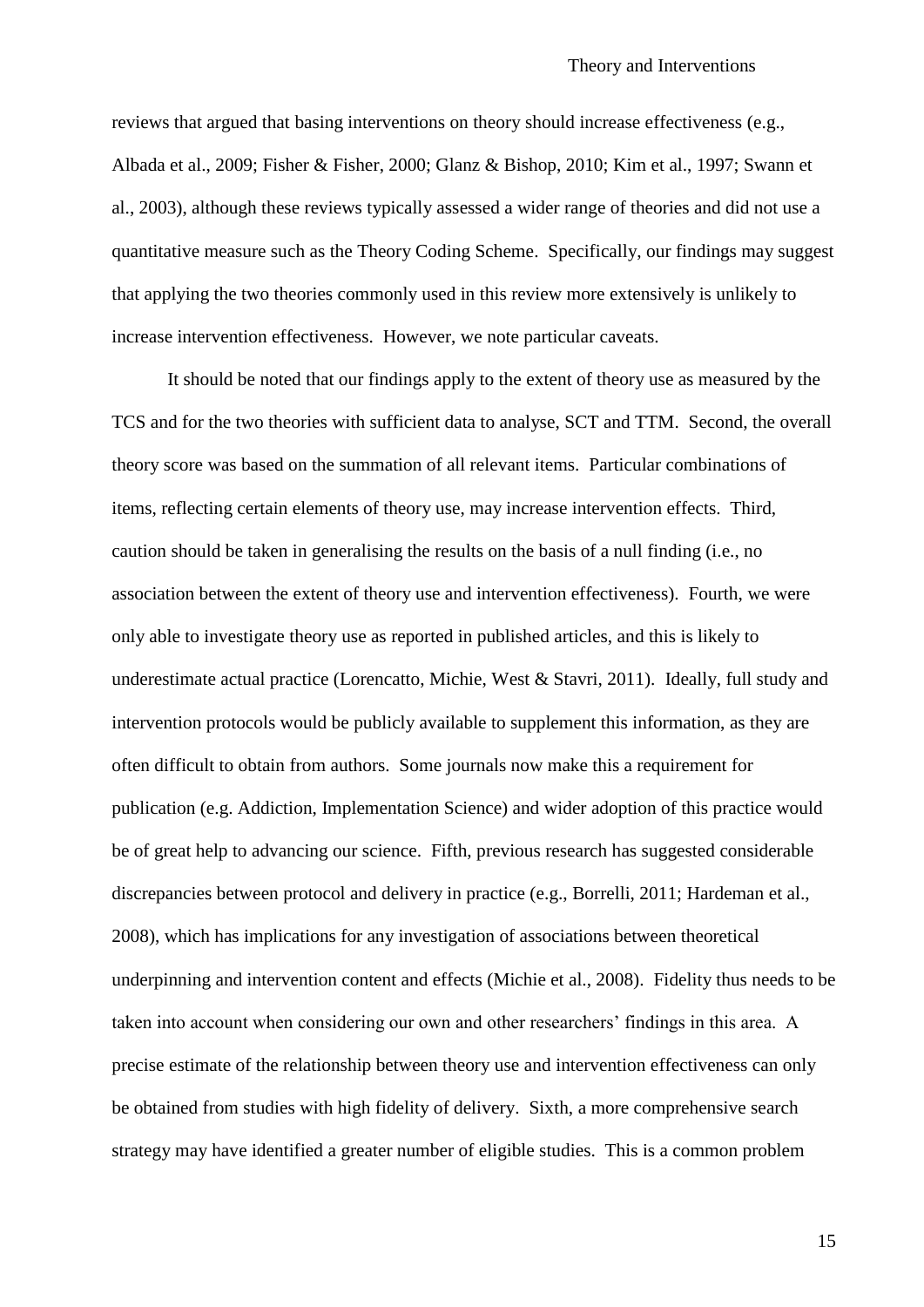with any review. However, we have synthesized evidence from two substantial reviews leading to the inclusion of 140 studies. As a consequence, the results should be reasonably robust against the omission of studies not identified through our search strategy.

This review demonstrates an in-depth analytic method for investigating how theories are used and how they relate to intervention effectiveness. Using this method, we have found that theories (particularly SCT and TTM) are not typically used as extensively as they could be in the development of interventions and that applying SCT and TTM more extensively may not increase effectiveness. However, developing more explicit links between type of theory, possible mediating pathways (including the selection of recipients; tailoring; mechanisms of behavior change techniques) and outcomes would represent an important step in advancing our understanding of behavior change and intervention effects.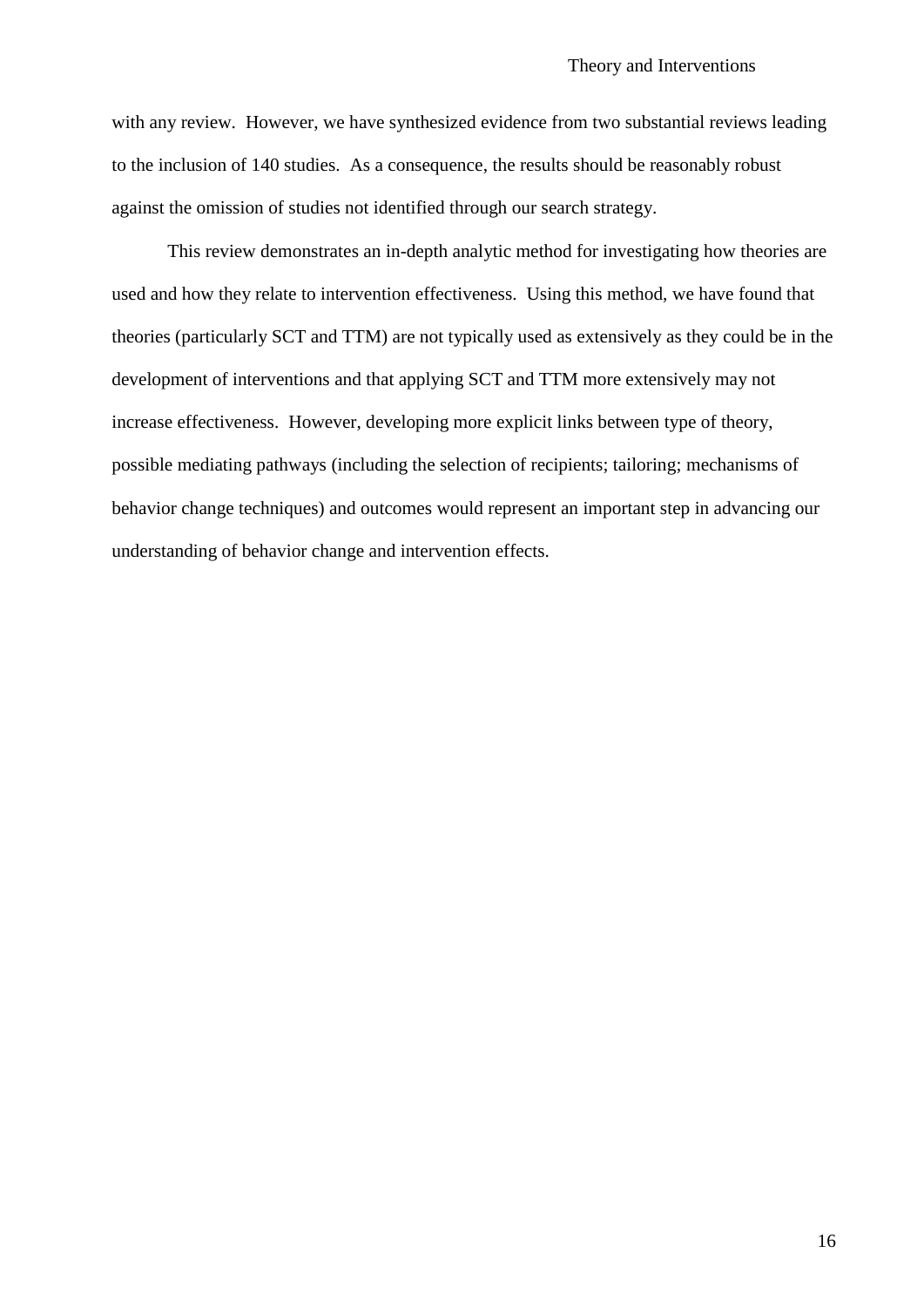#### Footnotes

<sup>1</sup> Item 3 on the TCS ('Intervention was based on a single theory') was considered in particular depth by comparing interventions based on a single theory, interventions based on multiple theories (or a combination of theory and predictors- constructs falling outside of the stated theory) and interventions based only on predictors against no theoretical base (no theory and no predictors).

<sup>2</sup>The other items do not refer to using theory to develop their intervention thus were not included in the composite measures reflecting extent of theory use.

 $3A$  sub-set of studies (14/140) was independently double-coded by two reviewers. For one of the items ('Was the allocation sequence concealed?'), there was more than one disagreement across the two coders. To enhance reliability, the codes for this item were doublechecked prior to analysis.

<sup>4</sup>The analyses reported, unless specified, excluded the concept of 'predictors' (see Michie) & Prestwich, 2010). 'Predictors', in the TCS, refer to constructs, falling outside of a theory, that are identified as correlates of behavior and targeted for intervention. Where authors note their intervention is based on a specific theory plus predictors (e.g., Theory of Planned Behavior plus social support) or only predictors (e.g., social support), the predictors were ignored to more clearly assess the impact of theory alone.

<sup>5</sup>Although we anticipated that the studies that made more extensive use of theory in the development of their intervention would also be the most methodologically rigorous, we detected only weak relationships between the measures assessing the extent of theory use and measures tapping the risk of bias (all Spearman's rho values ranged between -.21 and .08).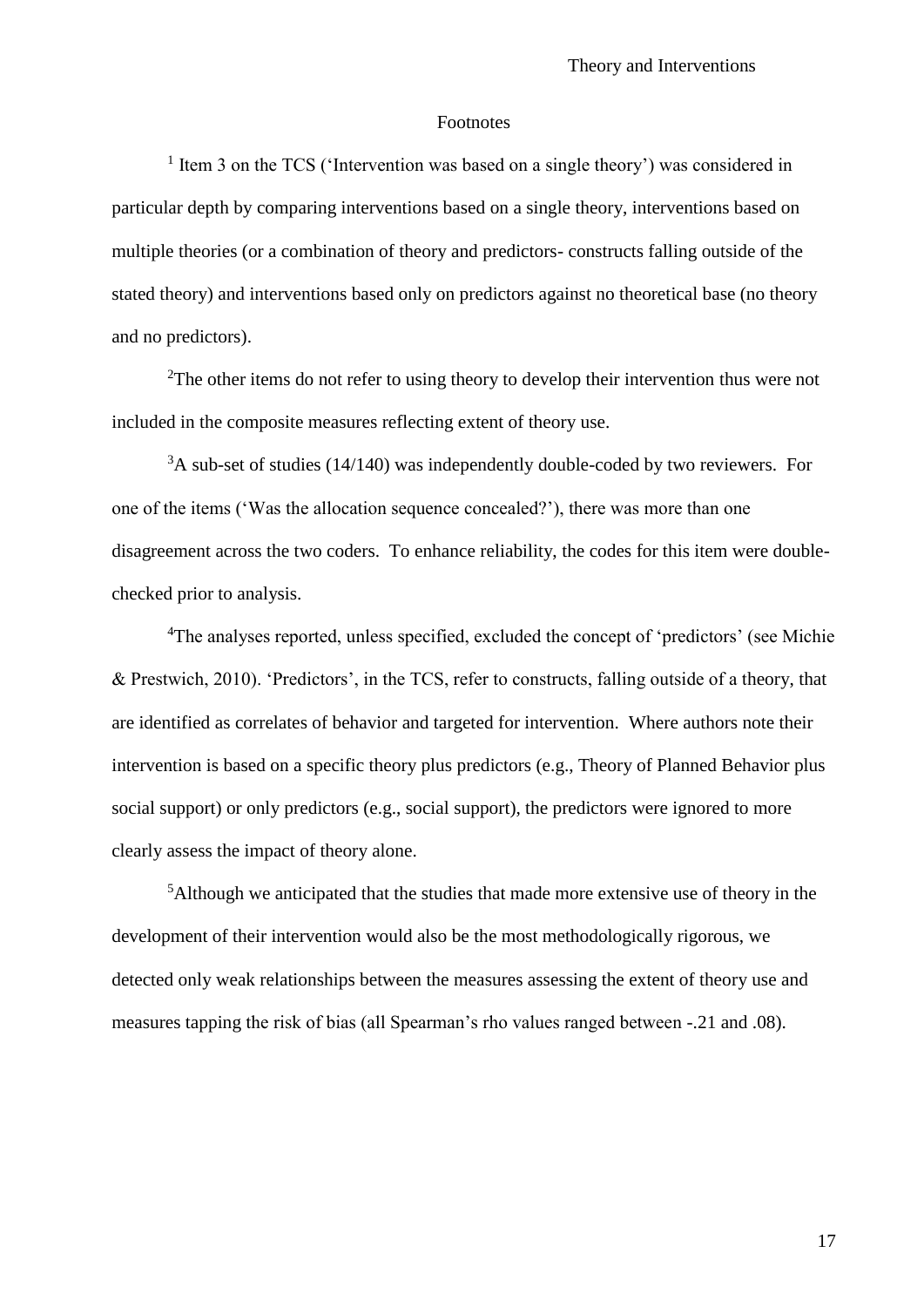#### References

- Abraham, C., & Michie, S. (2008). A taxonomy of behavior change techniques used in interventions. *Health Psychology, 27*, 379-387.
- Albada, A., Ausems, M.G., Bensing, J.M., & van Dulmen, S. (2009). Tailored information about cancer risk and screening: a systematic review. *Patient Education and Counseling, 75*, 155–171.
- Albarracín, D., Gillette, J.C., Earl, A.N., Glasman, L.R., Durantini, M.R., & Ho, M.H. (2005). A test of major assumptions about behavior change: A comprehensive look at the effects of passive and active HIV-prevention interventions since the beginning of the epidemic. *Psychological Bulletin*, *131*, 856-897.
- Ammerman AS, Lindquist CH, Lohr KN, & Hersey J. (2002). The efficacy of behavioral interventions to modify dietary fat and fruit and vegetable intake: a review of the evidence. *Preventive Medicine*, *35*, 25–41.
- Bandura, A. (1986). *Social Foundations of Thought and Action: A Social Cognitive Theory.*  Englewood Cliffs, N.J.: Prentice Hall.
- Bandura, A. (1997). *Self-Efficacy: The Exercise of Control.* New York: W. H. Freeman.
- Bandura, A. (1998). Health promotion from the perspective of social cognitive theory. *Psychology & Health*, *13*, 623-649.
- Borrelli, B. (2011). The assessment, monitoring, and enhancement of treatment fidelity in public health clinical trials. *Journal of Public Health Dentistry*, *71*, S52-S63.
- Carver, C. S., & Scheier, M. F. (1981). *Attention and self-regulation: A control-theory approach to human behavior.* New York: Springer-Verlag.
- Carver, C. S., & Scheier, M. F. (1982). Control theory: A useful conceptual framework for personality-social, clinical and health psychology. *Psychological Bulletin, 92,* 111–135.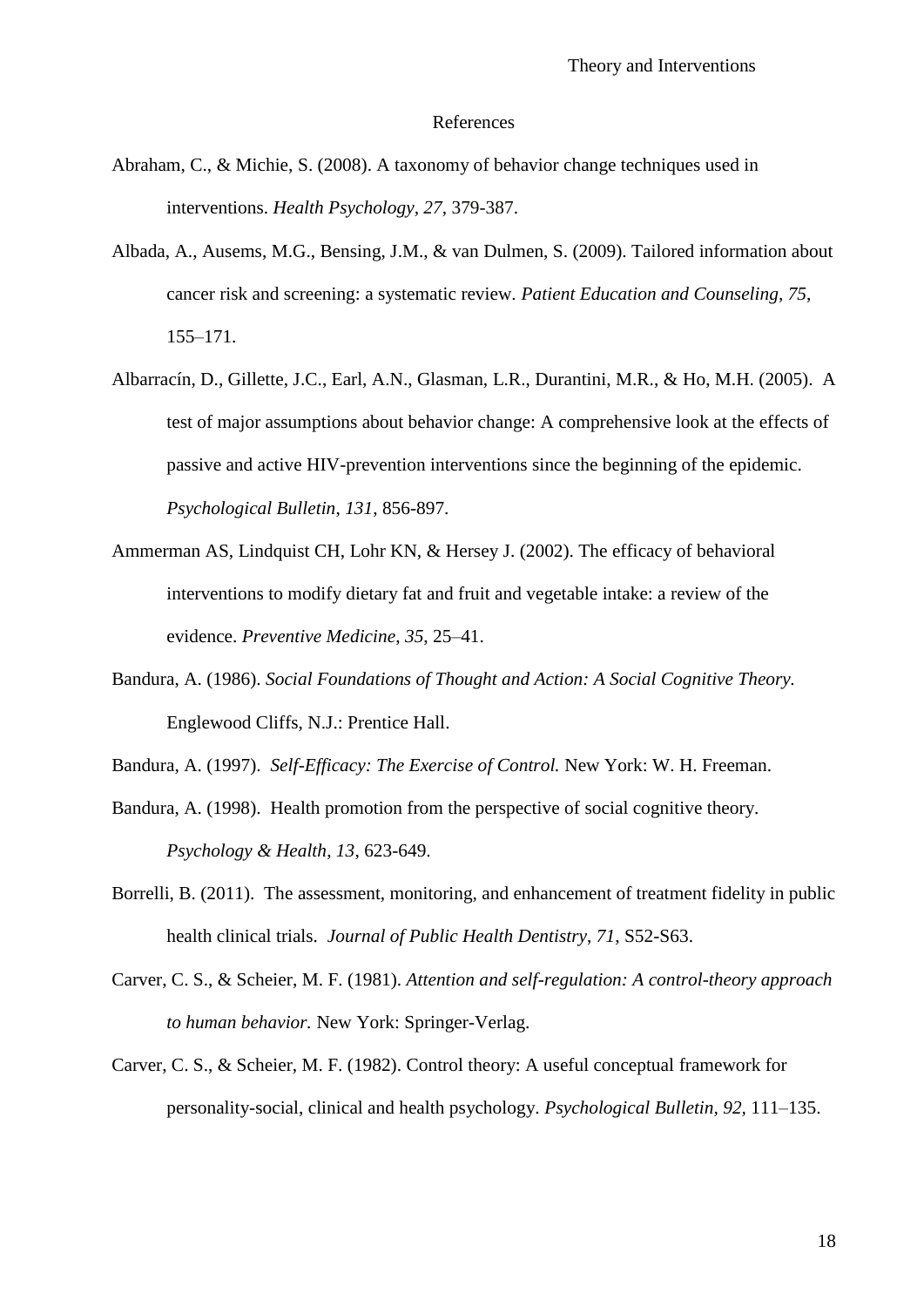- Conn, V.S., Hafdahl, A.R., Brown, S.A., & Brown, L.M. (2008). Meta-analysis of patient education interventions to increase physical activity among chronically ill adults. *Patient Education and Counseling*, *70*, 157-172.
- Conn, V.S., Hafdahl, A.R., & Mehr, D.R. (2011). Interventions to increase physical activity among healthy adults: Meta-analysis of outcomes. *American Journal of Public Health*, *101*, 751-758.
- Craig, P., Dieppe, P., Macintyre, S., Michie, S., Nazareth, I., & Petticrew, M. (2008). Developing and evaluating complex interventions: the new Medical Research Council guidance. *BMJ*, 337, a1655.
- Davies, P., Walker, A.E., & Grimshaw, J.M. (2010). A systematic review of the use of theory in the design of guideline dissemination and implementation strategies and interpretation of the results of rigorous evaluations, *5*, 14.
- Dombrowski, S. U., Sniehotta, F. F., Avenell, A., & Coyne, J. C. (2007). Current issues and future directions in Psychology and Health: Towards a cumulative science of behaviour change: Do current conduct and reporting of behavioural interventions fall short of best practice? *Psychology & Health, 22*, 869-874.
- Dombrowski, S. U., Sniehotta, F. F., Avenell, A., MacLennon, G., & Araujo-Soares, V. (2012). Identifying active ingredients in complex behavioural interventions for obese adults with obesity-related co-morbidities or additional risk factors for co-morbidities: A systematic review. *Health Psychology Review*, *6*, 7-32.
- Fisher, J. D., & Fisher, W. A. (2000). *Theoretical approaches to individual level change in HIV risk behaviour*. In Handbook of HIV prevention, J.L. Peterson and R.J. DiClemente. Kluwer Academic/Plenum Publishers, New York.
- Gardner, B., Wardle, J., Poston, L., & Croker, H. (2011). Changing diet and physical activity to reduce gestational weight gain: a meta-analysis. *Obesity Reviews*, *12*, e602-e620.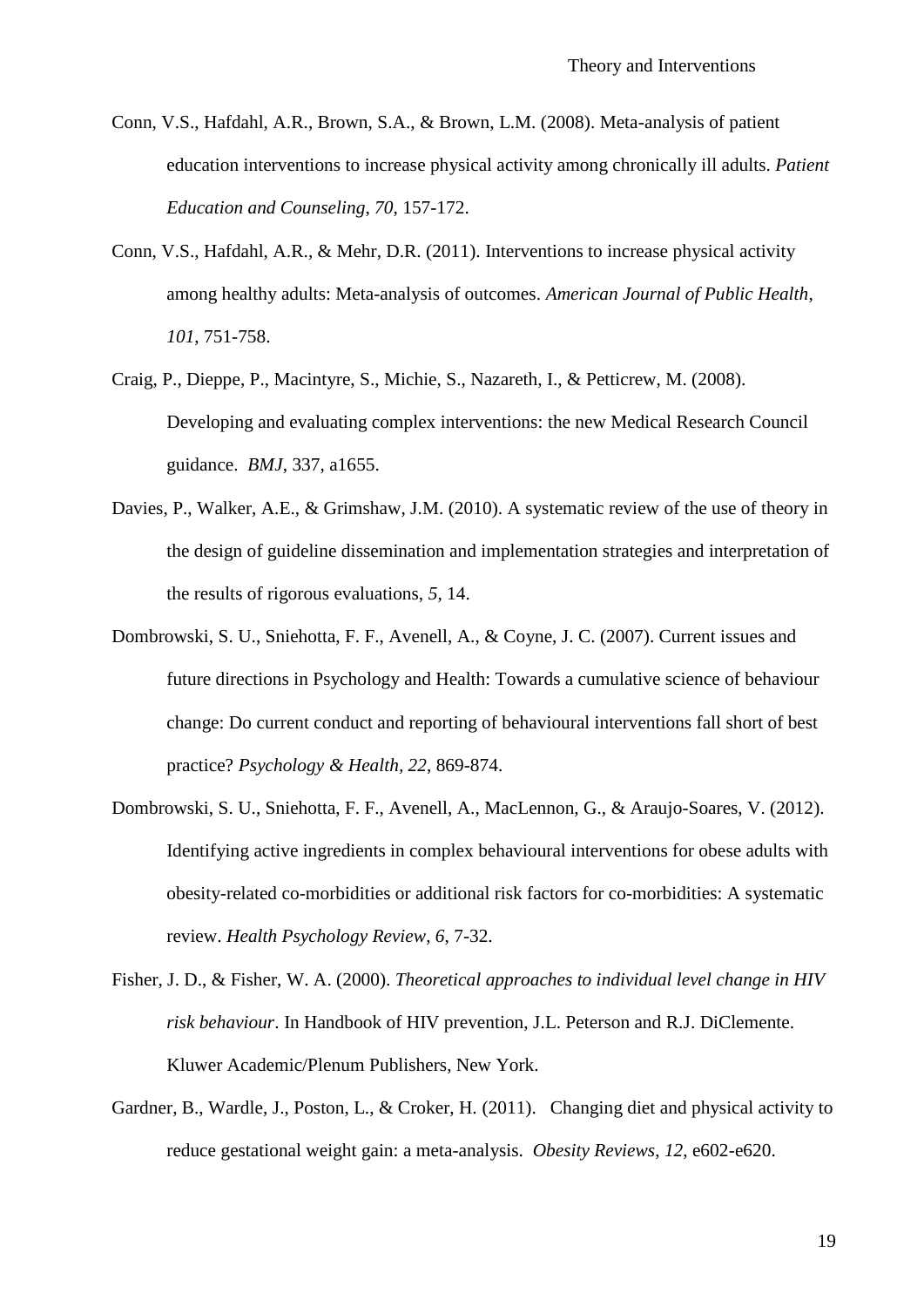- Glanz, K., & Bishop, D.B. (2010). The role of behavioral science theory in development and implementation of public health interventions. *Annual Review of Public Health*, *31*, 399- 418.
- Glanz, K. & Rimer, B.K. (*1995*). *Theory at a Glance: A Guide for Health Promotion Practice.*  Bethesda, MD: National Cancer Institute.
- Hardeman, W., Johnston, M., Johnston, D.W., Bonetti, D., Wareham, N.J., & Kinmonth, A.L. (2002). Application of the Theory of Planned Behaviour in behaviour change interventions: A systematic review. *Psychology & Health*, 17, 123-158.
- Hardeman, W., Michie, S., Fanshawe, T., Prevost, A.T., McLoughlin, K., & Kinmonth, A.L. (2008). Fidelity of delivery of a physical activity intervention: Predictors and consequences. *Psychology and Health, 23,* 11-24.
- Hedges, L.V., & Olkin, I. (1985). Statistical methods for meta-analysis. Orlando: Academic Press.
- Higgins, J. P. T., Altman, D. G., Gøtzsche, P. C., Jüni, P., Moher, D., Oxman, A. D., et al. (2011). The Cochrane Collaboration's tool for assessing risk of bias in randomised trials. *BMJ, 343*(7829).
- Huffcut, A. I., & Arthur, W. (1995). Development of a new outlier statistic for meta-analytic data. *Journal of Applied Psychology, 80*, 327–334.
- Kim, N., Stanton, B., Li, X., Dickersin, K., & Galbraith, J. (1997). Effectiveness of the 40 adolescent AIDS-risk reduction interventions: A quantitative review. *Journal of Adolescent Health, 20,* 204-215.
- Knapp, G., & Hartung, J. (2003). Improved tests for a random effects meta-regression with a single covariate. *Statistics in Medicine, 22,* 2693–2710.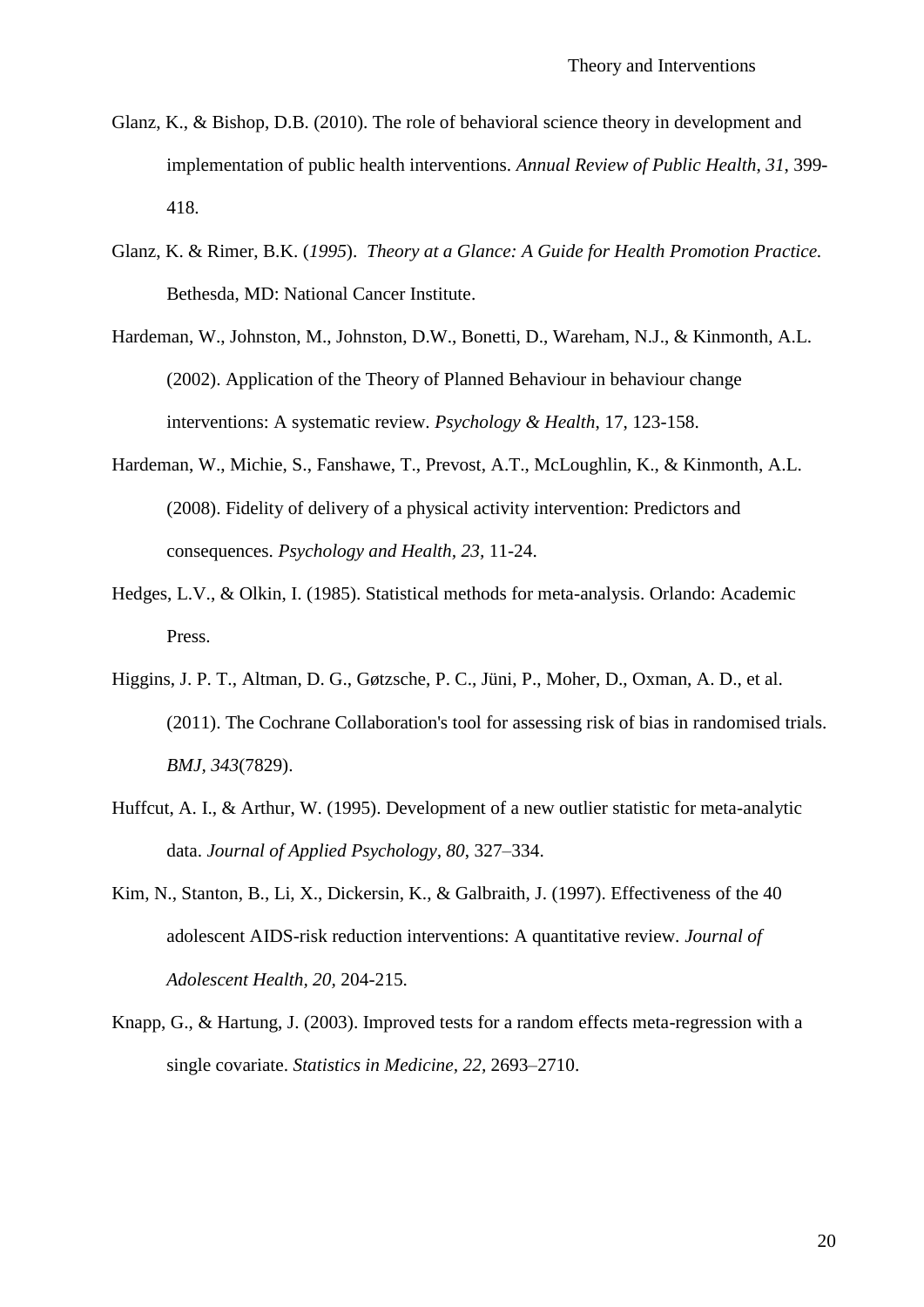Lorencatto F., Michie, S**.,** West, R., & Stavri Z. (2011). *The content of smoking support behavioural support interventions: protocols vs published reports.* UK Society for Behavioural Medicine Annual Scientific Meeting, Stirling, 2011.

Medical Research Council, MRC (2008). Developing and evaluating complex interventions: new guidance. Retrieved from

<http://www.mrc.ac.uk/Utilities/Documentrecord/index.htm?d=MRC004871> 13<sup>th</sup> May, 2011.

- Michie S., Ashford S., Sniehotta, F.F., Dombrowski, S.U., Bishop, A. & French, D.P. (2011b). A refined taxonomy of behaviour change techniques to help people change their physical activity and healthy eating behaviours – The CALO-RE taxonomy, *Psychology & Health*, *26*, 1479-1498.
- Michie, S., Hyder, N., Walia, A., West, R. (2011a). Development of a taxonomy of behaviour change techniques used in individual behavioural support for smoking cessation. *Addictive Behaviors*, 36, 315–319.
- Michie, S., Abraham, C., Eccles, M.P., Francis, J.J., Hardeman, W., & Johnston, M. (2011c). Methods for strengthening evaluation and implementation: specifying components of behaviour change interventions: a study protocol. *Implementation Science* 6:10.
- Michie, S., Abraham, C., Whittington, C., McAteer, J., & Gupta, S. (2009). Effective Techniques in Healthy Eating and Physical Activity Interventions: A Meta-Regression. *Health Psychology,* 28, 690-701.
- Michie, S., Hardeman, W., Fanshawe, T., Prevost, A.T., Taylor, L., & Kinmonth, A.L. (2008). Investigating theoretical explanations for behaviour change: the case of ProActive. *Psychology & Health*, *23*, 25-39.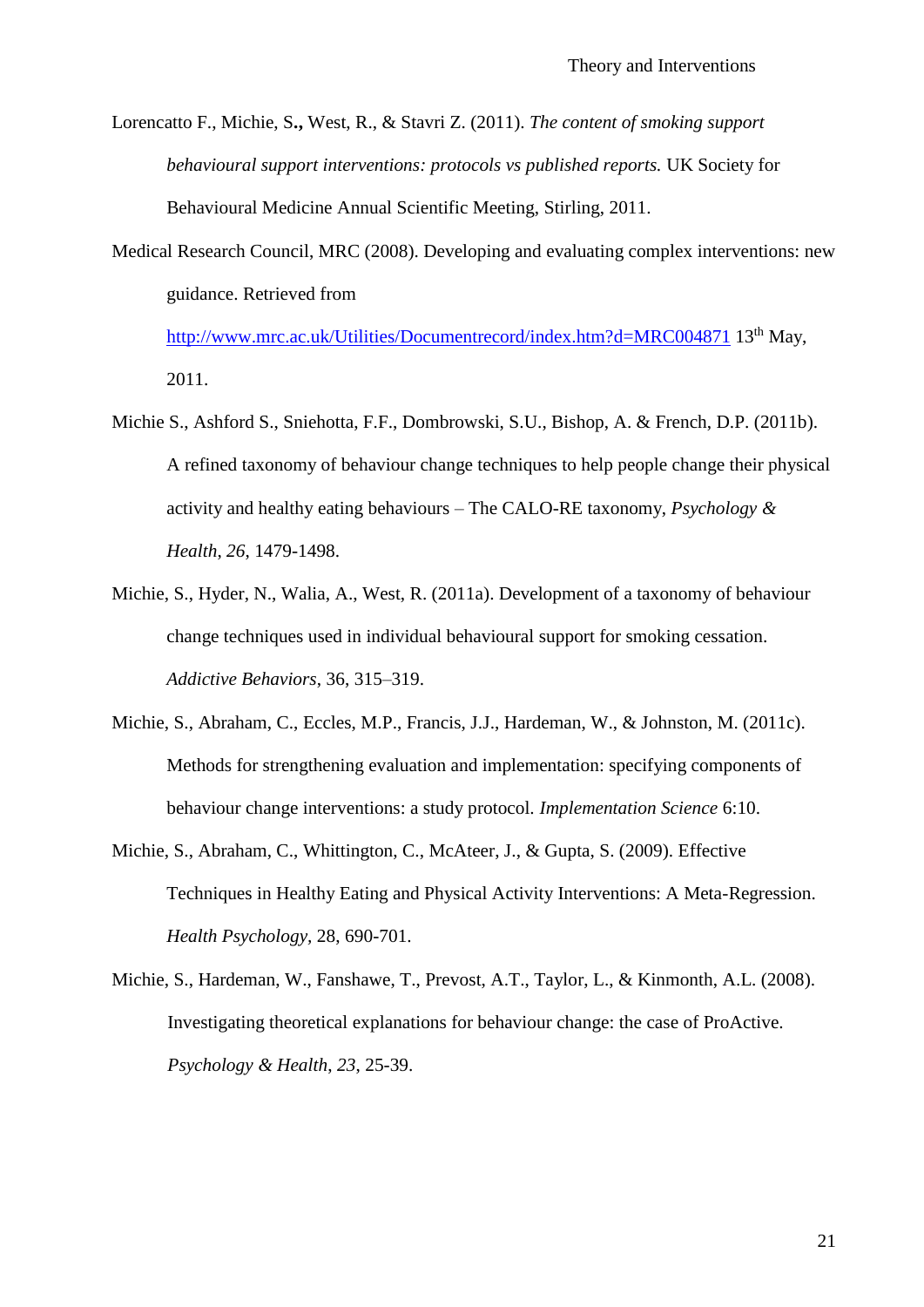- Michie, S., Johnston, M., Francis, J., Hardeman, W. & Eccles, M. (2008). From theory to intervention: mapping theoretically derived behavioural determinants to behaviour change techniques. *Applied Psychology: an International Review,* 57, 660-680.
- Michie, S., & Prestwich, A. (2010). Are interventions theory-based? Development of a theory coding scheme. *Health Psychology*, *29*, 1-8.
- Michie, S., Prestwich, A., & De Bruijn, M. (2010). Importance of the nature of comparison conditions for testing theory-based interventions: Reply. *Health Psychology*, *29*, 468- 470.
- Michie, S., Whittington, C., Hamoudi, Z., Zarnani, F., Tober, G., & West, R. (in press). Identification of behaviour change techniques to reduce excessive alcohol use and their associations with outcome. *Addiction.*
- Molloy, G.J. (2010). Increasing influenza vaccination rates: Where is the behaviour change theory? *Vaccine, 28, 3632.*
- Noar, S.M., Black, H.G., & Pierce, L.B. (2009). Efficacy of computer technology-based HIV prevention interventions: a meta-analysis. *AIDS*, 23, 107–115.
- Noar, S.M., Palmgreen, P., Chabot, M., Dobransky, N., & Zimmerman, R.S. (2009). A 10-year systematic review of HIV/AIDS mass communication campaigns: Have we made progress? *Journal of Health Communication,* 14, 15–42.
- Painter, J.E., Borba, C.P.C., Hynes, M., Mays, D., & Glanz, K. (2008). The use of theory in health behavior research from 2000 to 2005: A systematic review. *Annals of Behavioral Medicine*, *35*, 358-362.
- Prochaska, J. O., & Velicer, W. F. (1997). The Transtheoretical Model of Health Behavior Change." *American Journal of Health Promotion, 12*(1), 38–48.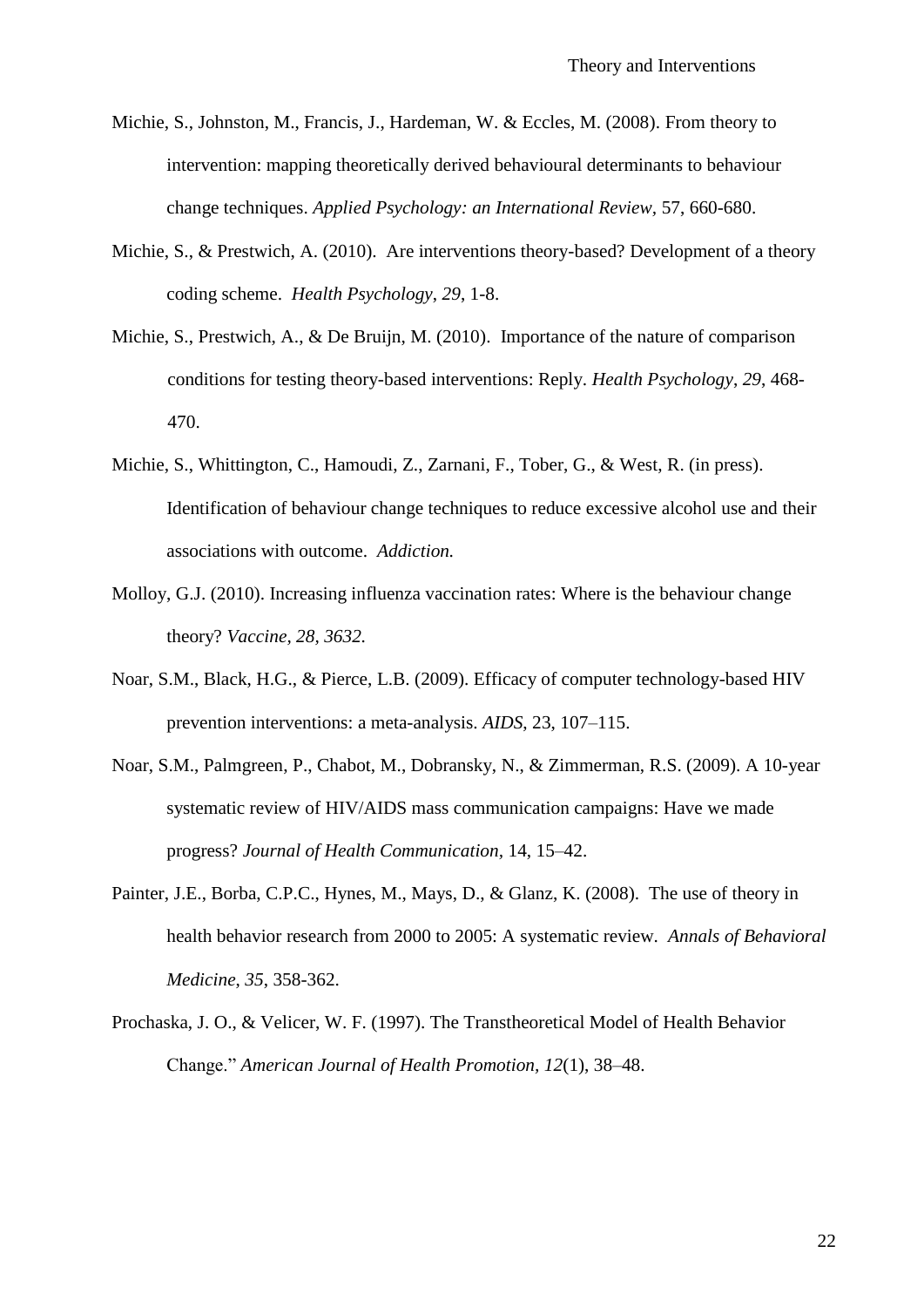- Roe, L., Hunt, P., Bradshaw, H., & Rayner, M. (1997). Health promotion interventions to promote healthy eating in the general population: A review. London, Health Education Authority.
- StataCorp. (2011). *Stata statistical software: Release 12* [Computer software]. College Station, TX: Author.
- Stephenson, J.M., Imrie, J., & Sutton, S.R. (2000). Rigorous trials of sexual behaviour interventions in STD/HIV prevention: what can we learn from them? *AIDS*, *14*, 115-124.
- Swann, C.J., Bowe, K., McCormick, G., & Kosmin, M. (2003). Teenage pregnancy and parenthood: A review of reviews. London: Health Development Agency.
- Taylor, N.J., Conner, M.T., & Lawton, R.J. (2012). The impact of theory on the effectiveness of worksite physical activity interventions: a meta-analysis and meta-regression.*Health Psychology Review*, *6*, 33-73.
- Webb, T. L., Joseph, J., Yardley, L., & Michie, S. (2010). Using the internet to promote health behavior change: A systematic review and meta-analysis of the impact of theoretical basis, use of behavior change techniques, and mode of delivery on efficacy. *Journal of Medical Internet Research*, *12*, e4.
- Williams, D.M. (2010). Importance of the nature of comparison conditions for testing theorybased interventions: Comment on Michie and Prestwich (2010). *Health Psychology*, *29*, 467.
- Wingood, G. M., & DiClemente, R. (1996). HIV sexual interventions for women: A review. *American Journal of Preventive Medicine, 12*, 209-217.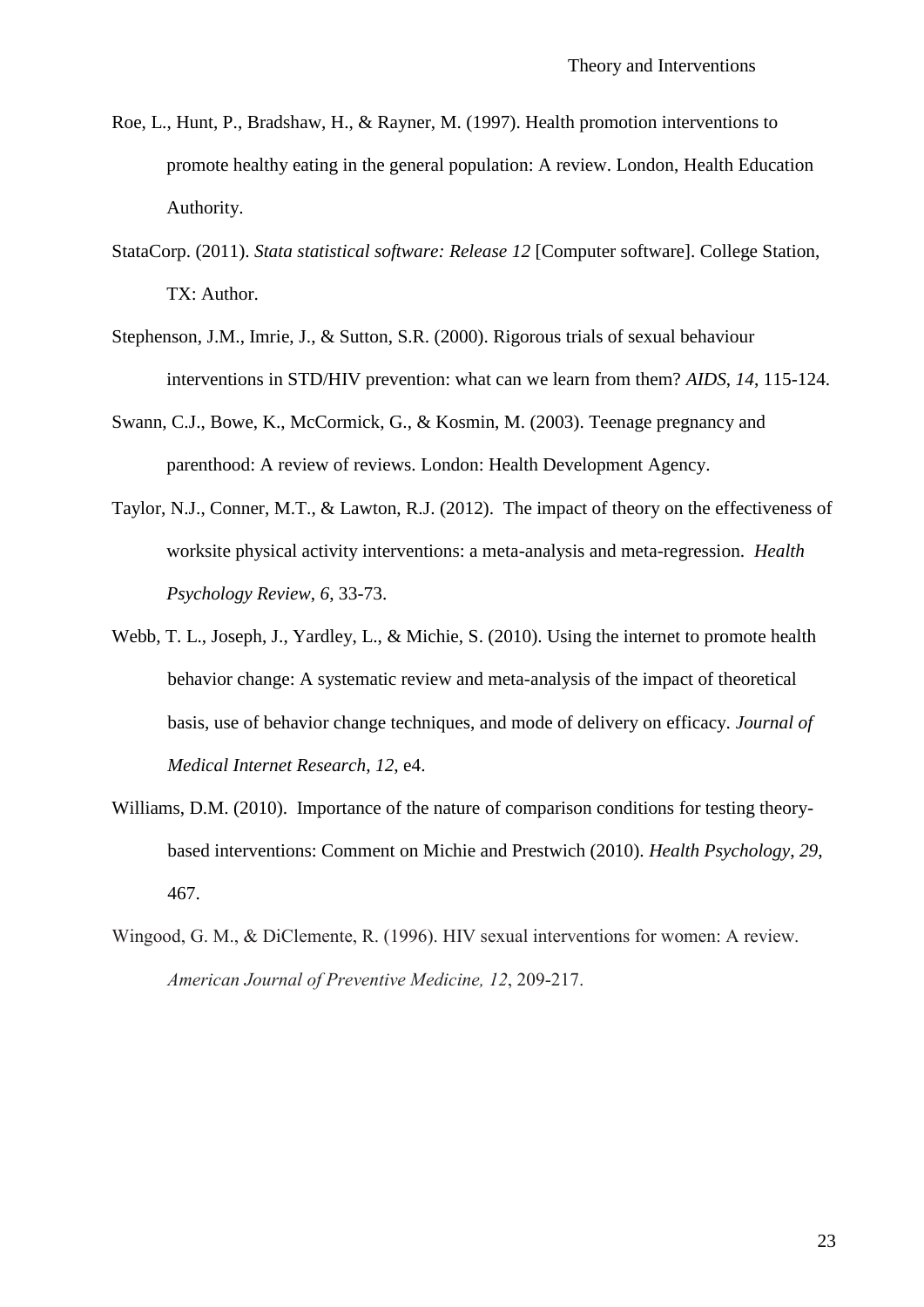# **Table 1. Overview of theory use as defined by each item on the Theory Coding Scheme**

|                         | <b>Item</b>                                                                                              | <b>Description</b>                                                                                                                                                                                                                                                                                               | % Yes: all<br>interventions<br>$(k = 190)$ | $%$ Yes:<br>"theory"<br>interventions<br>only <sup>a, b</sup> $(k =$<br>107) |
|-------------------------|----------------------------------------------------------------------------------------------------------|------------------------------------------------------------------------------------------------------------------------------------------------------------------------------------------------------------------------------------------------------------------------------------------------------------------|--------------------------------------------|------------------------------------------------------------------------------|
| $\mathbf{1}$            | Theory/model of<br>behavior mentioned                                                                    | Models/theories that specify relations among variables, in<br>order to explain or predict behavior (e.g., TPB, SCT,<br>HBM) are mentioned, even if the intervention is not based<br>on this theory                                                                                                               | 61.1                                       | 100                                                                          |
| $\overline{2}$          | Targeted construct<br>mentioned as predictor<br>of behavior                                              | ('Targeted' construct refers to a psychological construct<br>that the study intervention is hypothesized to change).<br>Evidence that the psychological construct relates to<br>(correlates/ predicts/causes) behavior should be presented<br>within the introduction or method (rather than the<br>Discussion). | 14.7                                       | 12.1                                                                         |
| $\mathbf{3}$            | Intervention based on<br>single theory                                                                   | The intervention is based on a single theory (rather than a<br>combination of theories or theory + predictors)                                                                                                                                                                                                   | 26.8                                       | 47.7                                                                         |
| $\overline{\mathbf{4}}$ | Theory used to select<br>recipients for the<br>intervention                                              | Participants were screened/selected based on achieving a<br>particular score/level on a theory-relevant construct                                                                                                                                                                                                | 4.2                                        | 7.5                                                                          |
| $\overline{5}$          | Theory used to<br>select/develop<br>intervention techniques                                              | The intervention is explicitly based on a theory or<br>combination of theories and predictors                                                                                                                                                                                                                    | 56.3                                       | 100                                                                          |
| 6                       | Theory used to tailor<br>intervention techniques<br>to recipients                                        | The intervention differs for different sub-groups that vary<br>on a psychological construct (e.g., stage of change) at<br>baseline                                                                                                                                                                               | 22.1                                       | 39.3                                                                         |
| $\overline{7}$          | All intervention<br>techniques are explicitly<br>linked to at least one<br>theory-relevant construct     | Each intervention technique is explicitly linked to at least<br>one theory-relevant construct.                                                                                                                                                                                                                   | 5.8                                        | 10.3                                                                         |
| 8                       | At least one, but not all,<br>of the intervention<br>techniques are explicitly<br>linked to at least one | At least one, but not all, of the intervention techniques are<br>explicitly linked to at least one theory-relevant construct.                                                                                                                                                                                    | 25.3                                       | 44.9                                                                         |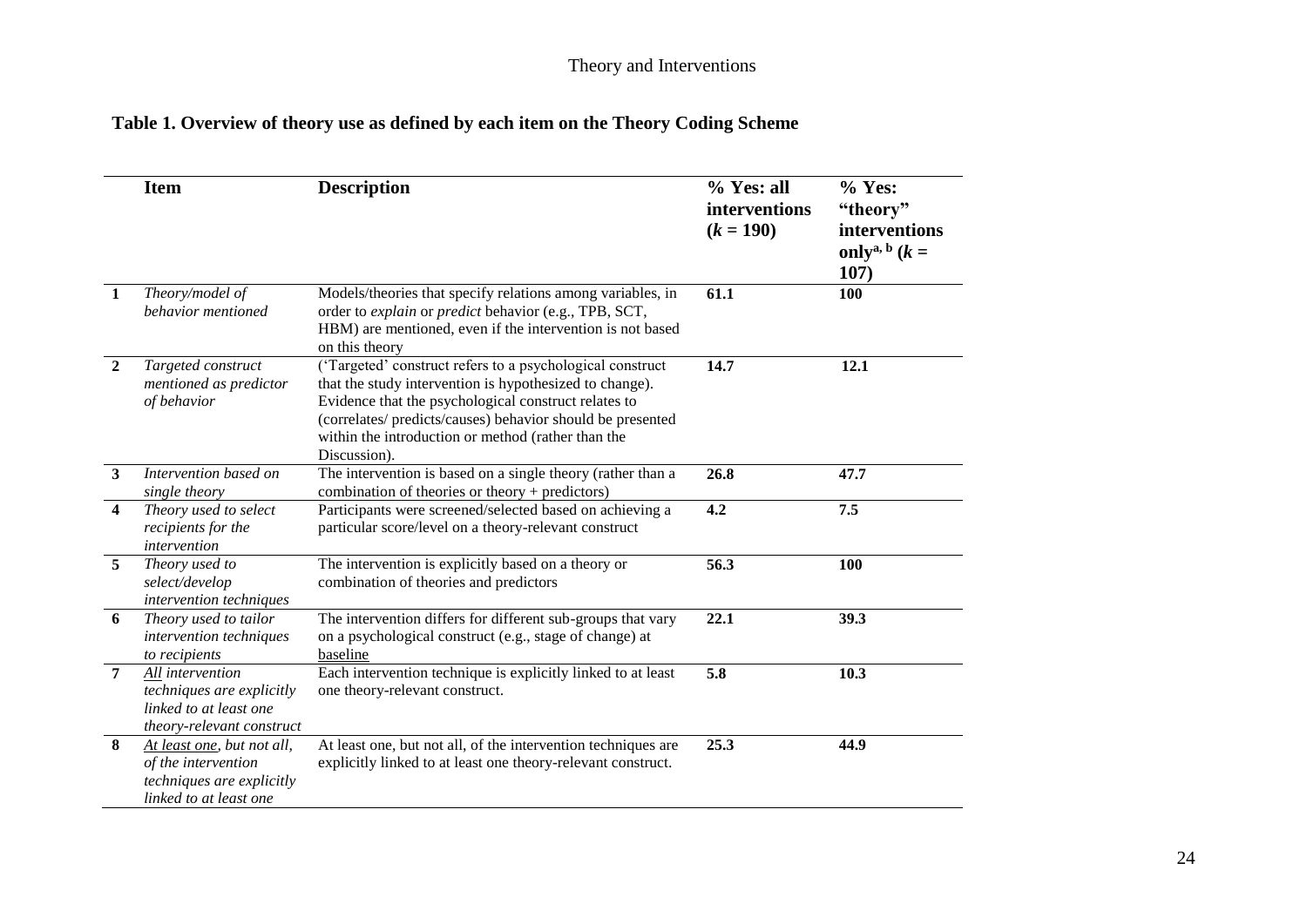| theory-relevant construct |  |
|---------------------------|--|
|---------------------------|--|

| $\boldsymbol{9}$ | Group of techniques are<br>linked to a group of<br>constructs                                                                                | A cluster of techniques is linked to a cluster of constructs.                                                                            | 9.5  | 16.8 |
|------------------|----------------------------------------------------------------------------------------------------------------------------------------------|------------------------------------------------------------------------------------------------------------------------------------------|------|------|
| 10               | All theory-relevant<br>constructs are explicitly<br>linked to at least one<br>intervention technique                                         | Every theoretical construct within a stated theory (see item<br>5) is linked to at least one intervention technique.                     | 5.3  | 9.3  |
| 11               | At least one, but not all,<br>of the theory relevant<br>constructs are explicitly<br>linked to at least one<br><i>intervention technique</i> | At least one, but not all, of the theoretical constructs within<br>a stated theory are linked to at least one intervention<br>technique. | 25.8 | 45.8 |
| 12               | Theory-relevant<br>constructs are measured                                                                                                   | At least one construct of theory mentioned in<br>a)<br>relation to the intervention is measured POST-<br>INTERVENTION.                   | 27.4 | 48.6 |
|                  |                                                                                                                                              | At least one construct of theory mentioned in<br>b)<br>relation to the intervention is measured PRE AND<br>POST-INTERVENTION.            | 23.7 | 42.1 |
| 13               | <b>Quality of Measures</b>                                                                                                                   | All of the measures of theory relevant constructs<br>a)<br>had some evidence for their reliability                                       | 10.5 | 18.7 |
|                  |                                                                                                                                              | At least one, but not all, of the measures of theory<br>b)<br>relevant constructs had some evidence for their<br>reliability             | 2.1  | 3.7  |
|                  |                                                                                                                                              | All of the measures of theory relevant constructs<br>c)<br>have been previously validated                                                | 12.6 | 22.4 |
|                  |                                                                                                                                              | At least one, but not all, of the measures of theory<br>d)<br>relevant constructs have been previously validated                         | 3.2  | 5.6  |
|                  |                                                                                                                                              | The behavior measure had some evidence for its<br>e)<br>reliability                                                                      | 22.6 | 27.1 |
|                  |                                                                                                                                              | The behavior measure has been previously<br>f)<br>validated                                                                              | 65.3 | 72.0 |
| 14               | Randomization of<br>participants to condition                                                                                                | Do the authors claim randomization?<br>a)                                                                                                | 92.6 | 91.6 |
|                  |                                                                                                                                              | Is a method of random allocation to condition<br>b)                                                                                      | 33.2 | 29.9 |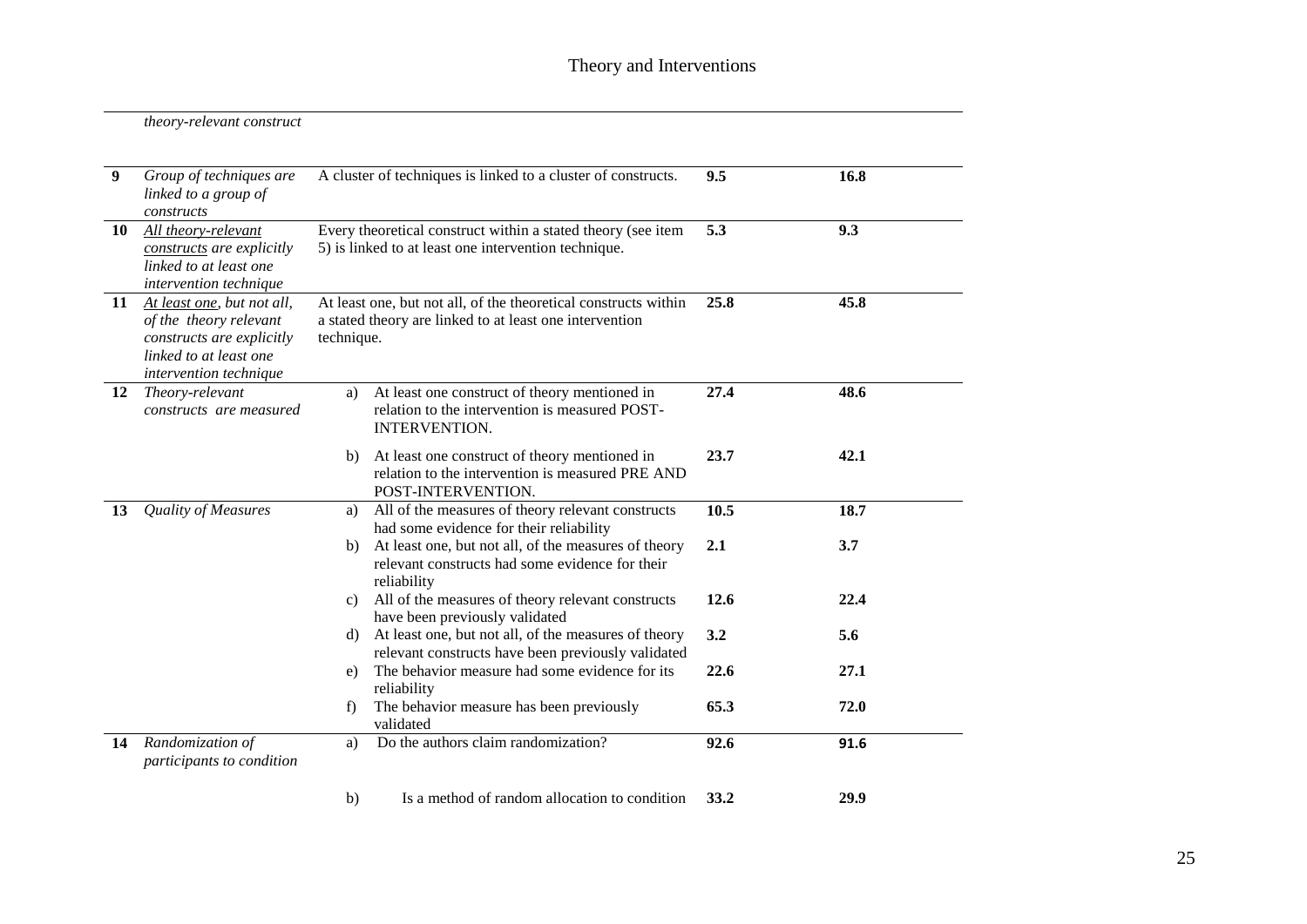## Theory and Interventions

|    |                                                      | described (e.g., random number generator;<br>coin toss)                                                                                                                                                                                                                                                           |              |              |
|----|------------------------------------------------------|-------------------------------------------------------------------------------------------------------------------------------------------------------------------------------------------------------------------------------------------------------------------------------------------------------------------|--------------|--------------|
|    |                                                      | Was the success of randomization tested?<br>c)<br>Was the randomization successful (or baseline<br>d)<br>differences between intervention and control                                                                                                                                                             | 82.6<br>61.1 | 86.9<br>60.7 |
|    |                                                      | group statistically controlled)?                                                                                                                                                                                                                                                                                  |              |              |
| 15 | Changes in measured<br>theory-relevant<br>constructs | The intervention leads to sig. change in at least one theory-<br>relevant construct (vs. control group) in favor of the<br>intervention.                                                                                                                                                                          | 14.2         | 25.2         |
| 16 | Mediational analysis of<br>construct(s)              | Mediator predicts DV? (or change in mediator<br>a)<br>leads to change in DV)                                                                                                                                                                                                                                      | 6.3          | 11.2         |
|    |                                                      | Mediator predicts DV (when controlling for IV)?<br>b)<br>Intervention does not predict DV (when<br>$\mathcal{C}$ )<br>controlling for mediator)?                                                                                                                                                                  | 1.6<br>1.6   | 2.8<br>2.8   |
|    |                                                      | Mediated effect statistically significant?<br>d)                                                                                                                                                                                                                                                                  | 2.1          | 3.7          |
| 17 | Results discussed in<br>relation to theory           | Results are discussed in terms of the theoretical basis of the<br>intervention                                                                                                                                                                                                                                    | 28.9         | 46.7         |
| 18 | Appropriate support for<br>theory                    | Support for the theory is based on appropriate mediation<br>OR refutation of the theory is based on obtaining<br>appropriate null effects (i.e., changing behavior without<br>changing the theory-relevant constructs).                                                                                           | 5.8          | 10.3         |
| 19 | Results used to refine<br>theory                     | The authors attempt to refine the theory upon which the<br>intervention was based by either: a) adding or removing<br>constructs to the theory, or b) specifying that the<br>interrelationships between the theoretical constructs should<br>be changed and spelling out which relationships should be<br>changed | 1.6          | 2.8          |

Note: DV = dependent variable; HBM = Health Belief Model;  $k$  = number of comparisons; SCT = Social Cognitive Theory; TCS =

Theory Coding Scheme; TTM = Transtheoretical Model.

<sup>a</sup> Interventions coded yes to item 5 of the TCS. <sup>b</sup> Interventions based on SCT (*k*=59), TTM (*k*=58), Theory of Planned Behavior/Theory

of Reasoned Action (*k*=11), Self-Regulation Theory (*k*=6), HBM (*k*=5), other (*k*=27); Some interventions are based on multiple

theories.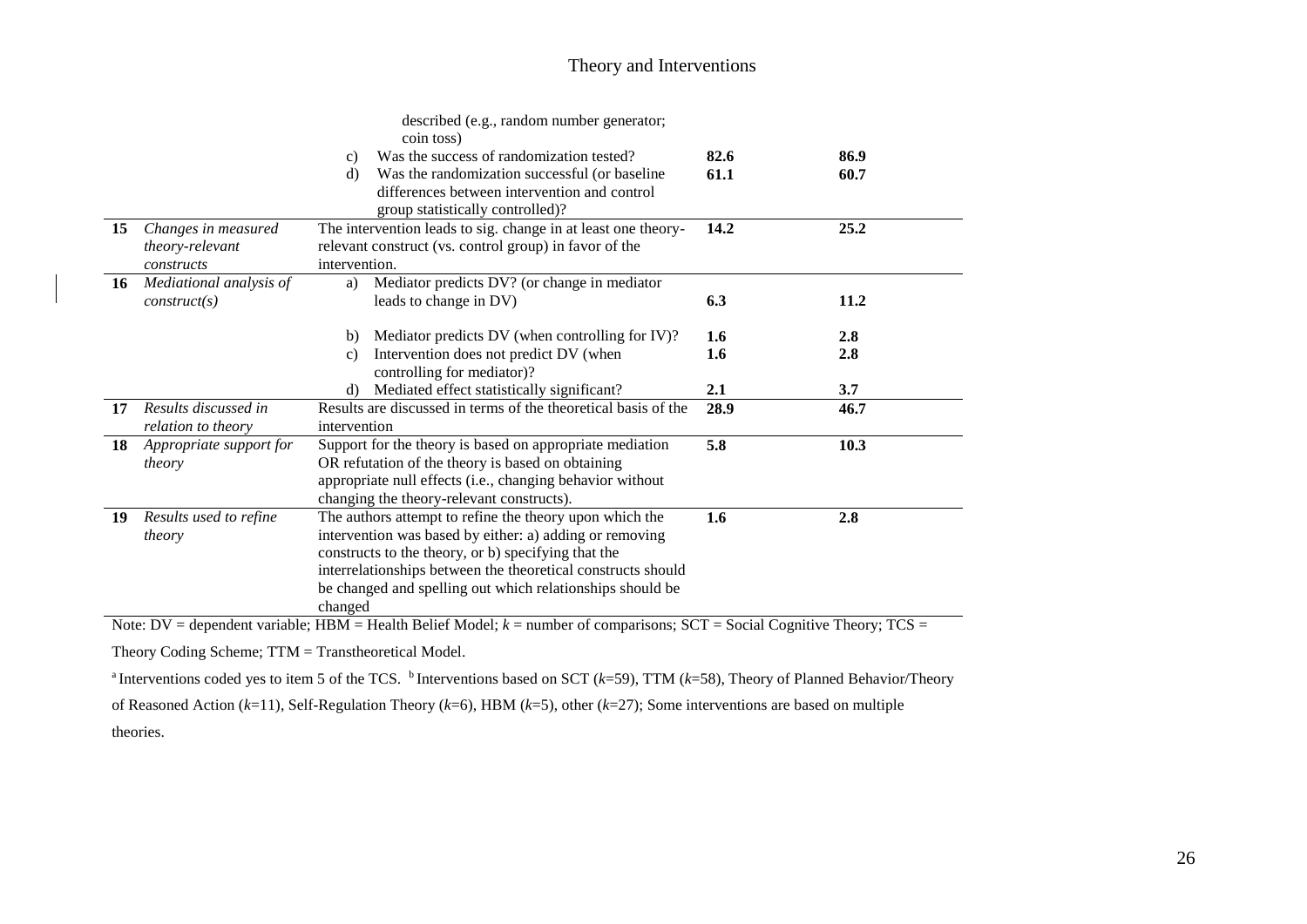| Table 2. Results from meta-regressions exploring the effect of theory on outcome |  |
|----------------------------------------------------------------------------------|--|
|----------------------------------------------------------------------------------|--|

|                         |                                                                                                           | Sub-group 1 |                        |                  |                  | Sub-group 0 |                |                  |                  |             |                  |               |            |
|-------------------------|-----------------------------------------------------------------------------------------------------------|-------------|------------------------|------------------|------------------|-------------|----------------|------------------|------------------|-------------|------------------|---------------|------------|
|                         |                                                                                                           | <b>SMD</b>  | $\mathbf{C}\mathbf{I}$ | $\boldsymbol{K}$ | $\boldsymbol{N}$ | <b>SMD</b>  | CI             | $\boldsymbol{k}$ | $\boldsymbol{N}$ | Coefficient | $\boldsymbol{p}$ | 95% CI        | Adj. $R^2$ |
| <b>Model</b>            | <b>Variable</b>                                                                                           |             |                        |                  |                  |             |                |                  |                  | (SE)        |                  |               |            |
| $\mathbf{1}$            | <b>Intervention based on single</b>                                                                       |             |                        |                  |                  |             |                |                  |                  |             |                  |               |            |
|                         | theory (TCS Item 3)                                                                                       |             |                        |                  |                  |             |                |                  |                  |             |                  |               |            |
|                         | Yes $(1)$ vs. No $(0)$                                                                                    | .32         | .25, .39               | 51               | 13561            | .29         | .24, .33       | 139              | 40145            | .05(.05)    | .30              | $-0.05, 0.15$ | 0%         |
| $\overline{2}$          | <b>Theoretical basis of the</b>                                                                           |             |                        |                  |                  |             |                |                  |                  |             |                  |               |            |
|                         | intervention                                                                                              |             |                        |                  |                  |             |                |                  |                  |             |                  |               |            |
|                         | Single theory used (1) vs. None<br>(0)                                                                    | .33         | .26, .40               | 55               | 13945            | .34         | .26, .42       | 66               | 16877            | .02(.06)    | .80              | $-11, .14$    | 0%         |
|                         | Predictors used (not theory) (1)<br>vs. None(0)                                                           | .30         | .18, .42               | 17               | 1924             | .34         | .26, .42       | 66               | 16877            | .01(.05)    | .91              | $-.10, .11$   | 0%         |
|                         | Theory $+$ predictors or multiple<br>theories $(1)$ vs. None $(0)$                                        | .21         | .16, .26               | 52               | 20960            | .34         | .26, .42       | 66               | 16877            | $-.12(.06)$ | .04              | $-.23, -.003$ | 5.41%      |
|                         | Theory $+$ predictors or multiple<br>theories $(1)$ vs. Single theory<br>used $(0)$                       | .21         | .16, .26               | 52               | 20960            | .33         | .26, .40       | 55               | 13945            | $-.11(.05)$ | .01              | $-.20, -.02$  | 4.38%      |
| $\overline{\mathbf{3}}$ |                                                                                                           |             |                        |                  |                  |             |                |                  |                  |             |                  |               |            |
|                         | Theory used to select recipients<br>for the intervention (TCS Item                                        |             |                        |                  |                  |             |                |                  |                  |             |                  |               |            |
|                         |                                                                                                           |             |                        |                  |                  |             |                |                  |                  |             |                  |               |            |
|                         | 4)<br>Yes $(1)$ vs. No $(0)$                                                                              | .51         | .25, .77               | 8                | 1782             | .29         | .25, .33       | 182              | 51924            | .17(.11)    | .11              | $-.04, .38$   | 0%         |
| $\overline{4}$          | Theory used to select/develop                                                                             |             |                        |                  |                  |             |                |                  |                  |             |                  |               |            |
|                         | intervention techniques (TCS                                                                              |             |                        |                  |                  |             |                |                  |                  |             |                  |               |            |
|                         | Item $5)$                                                                                                 |             |                        |                  |                  |             |                |                  |                  |             |                  |               |            |
|                         | Yes $(1)$ vs. No $(0)$                                                                                    | .26         | .22, .30               | 107              | 33620            | .34         | .27, .42       | 83               | 20086            | $-.06(.04)$ | .18              | $-15, .03$    | 1.84%      |
| $\overline{5}$          | Theory used to tailor<br>intervention techniques to                                                       |             |                        |                  |                  |             |                |                  |                  |             |                  |               |            |
|                         | recipients (TCS Item 6)                                                                                   |             |                        |                  |                  |             |                |                  |                  |             |                  |               |            |
|                         | Yes $(1)$ vs. No $(0)$                                                                                    | .21         | .16, .27               | 42               | 20086            | .33         | .28, .38       | 148              | 33620            | $-.11(.05)$ | .03              | $-.20, -.01$  | 3.77%      |
| 6                       | All BCTs are explicitly linked                                                                            |             |                        |                  |                  |             |                |                  |                  |             |                  |               |            |
|                         | to at least one theory-relevant                                                                           |             |                        |                  |                  |             |                |                  |                  |             |                  |               |            |
|                         | construct (TCS Item 7)                                                                                    |             |                        |                  |                  |             |                |                  |                  |             |                  |               |            |
|                         | Yes $(1)$ vs. No $(0)$                                                                                    | .26         | .08, .43               | 11               | 2039             | .30         | $.26, .34$ 179 |                  | 51667            | $-.05(.09)$ | .56              | $-.23, .13$   | 0%         |
| $\overline{7}$          | At least one, but not all, of the<br><b>BCTs are explicitly linked to at</b><br>least one theory-relevant |             |                        |                  |                  |             |                |                  |                  |             |                  |               |            |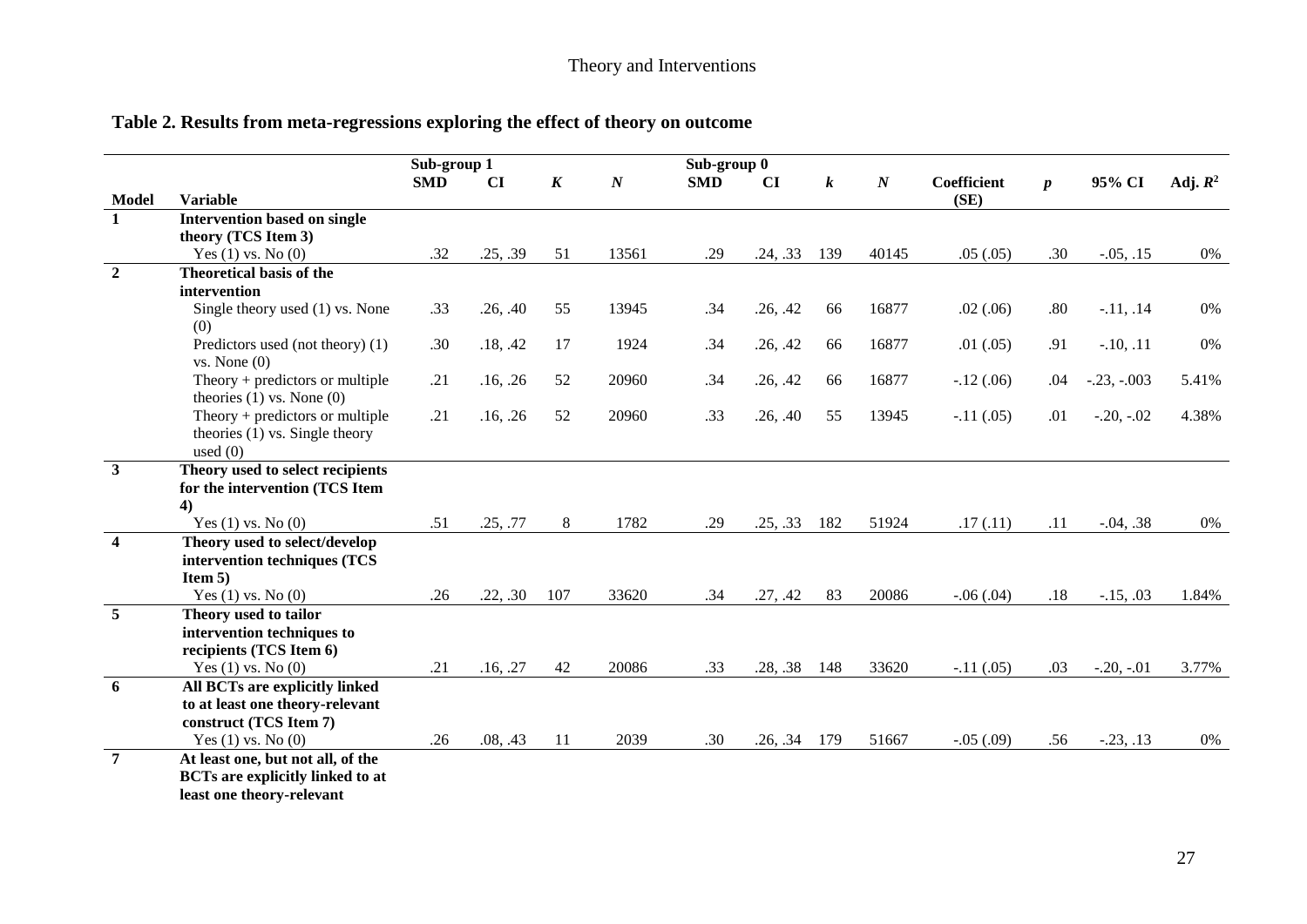|    | construct (TCS Item 8)                      |     |          |    |       |     |          |     |       |             |     |               |       |
|----|---------------------------------------------|-----|----------|----|-------|-----|----------|-----|-------|-------------|-----|---------------|-------|
|    | Yes $(1)$ vs. No $(0)$                      | .27 | .20, .33 | 48 | 13735 | .31 | .26, .35 | 142 | 39971 | $-.04(.05)$ | .40 | $-.14, .05$   | 0%    |
| 8  | Group of BCTs are linked to a               |     |          |    |       |     |          |     |       |             |     |               |       |
|    | group of theory-relevant                    |     |          |    |       |     |          |     |       |             |     |               |       |
|    | constructs (TCS Item 9)                     |     |          |    |       |     |          |     |       |             |     |               |       |
|    | Yes $(1)$ vs. No $(0)$                      | .32 | .22, .43 | 18 | 9462  | .29 | .25, .34 | 172 | 44244 | .05(.07)    | .46 | $-0.09, 0.19$ | 0%    |
| 9  | All theory-relevant constructs              |     |          |    |       |     |          |     |       |             |     |               |       |
|    | are explicitly linked to at least           |     |          |    |       |     |          |     |       |             |     |               |       |
|    | one BCT (TCS Item 10)                       |     |          |    |       |     |          |     |       |             |     |               |       |
|    | Yes $(1)$ vs. No $(0)$                      | .28 | .10, .47 | 10 | 1377  | .30 | .26, .34 | 180 | 52329 | $-.02(.10)$ | .88 | $-0.22, 0.19$ | 0%    |
| 10 | At least one, but not all, of the           |     |          |    |       |     |          |     |       |             |     |               |       |
|    | theory-relevant constructs are              |     |          |    |       |     |          |     |       |             |     |               |       |
|    | explicitly linked to at least one           |     |          |    |       |     |          |     |       |             |     |               |       |
|    | <b>BCT</b> (TCS Item 11)                    |     |          |    |       |     |          |     |       |             |     |               |       |
|    | Yes $(1)$ vs. No $(0)$                      | .26 | .19, .32 | 49 | 14379 | .31 | .27, .36 | 141 | 39327 | $-.05(.05)$ | .31 | $-14, .04$    | 0.42% |
| 11 | <b>Specific theories:</b>                   |     |          |    |       |     |          |     |       |             |     |               |       |
|    | TTM only $(1)$ vs. SCT only $(0)$           | .31 | .21, .41 | 22 | 7560  | .41 | .29, .53 | 22  | 5365  | .09(.09)    | .29 | $-0.08, .26$  | 0.96% |
|    | TTM and/or SCT (1) vs. Other                | .28 | .23, .34 | 71 | 24200 | .22 | .12, .33 | 15  | 1845  | $-.04(.08)$ | .59 | $-19, 12$     | $0\%$ |
|    | theory $(0)$                                |     |          |    |       |     |          |     |       |             |     |               |       |
|    | TTM and/or SCT $(1)$ vs. No<br>theory $(0)$ | .28 | .23, .34 | 71 | 24200 | .34 | .27, .41 | 85  | 19013 | $-.01(.02)$ | .52 | $-0.05, 0.02$ | $0\%$ |

Note:  $BCT =$  behavior change technique;  $CI =$  confidence interval;  $k =$  number of comparisons;  $N =$  number of participants;  $SE =$  standard error of the coefficient; SMD = standardized mean difference; vs. = versus; SCT = Social Cognitive Theory; TCS = Theory Coding Scheme; TTM = Transtheoretical Model.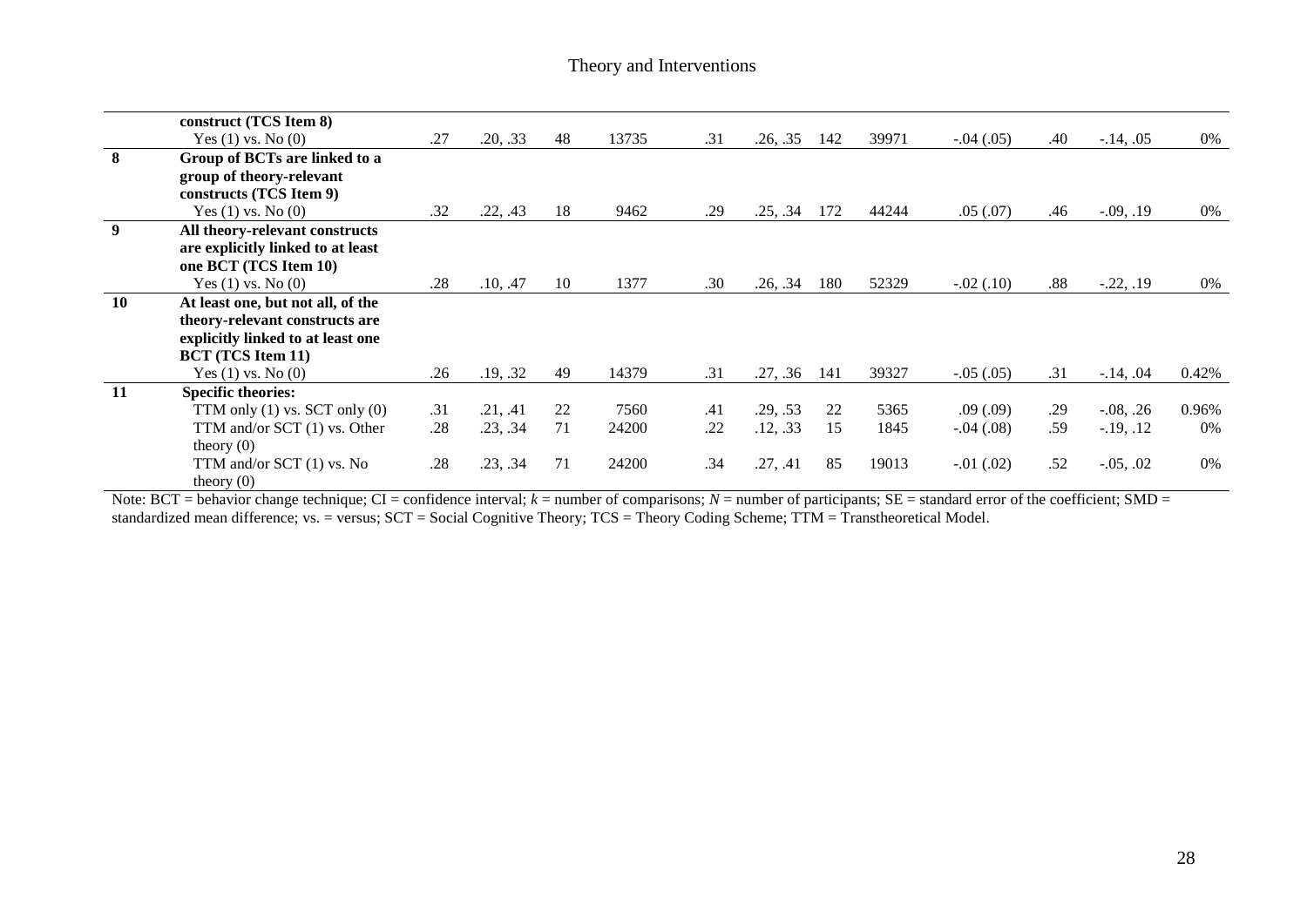| Table 3. Results from meta-regressions exploring the extent of theory use on outcome |  |
|--------------------------------------------------------------------------------------|--|
|--------------------------------------------------------------------------------------|--|

| <b>SMD</b><br>CI<br>$\boldsymbol{N}$<br>CI<br>$\boldsymbol{N}$<br>Coefficient<br>95% CI<br>Adj. $R^2$<br><b>SMD</b><br>$\boldsymbol{k}$<br>$\boldsymbol{k}$<br>$\boldsymbol{p}$<br>(SE)<br><b>Model</b><br><b>Variable</b><br>12<br>Extent of theory use <sup>a</sup> $(k = 190)$<br>.32<br>.27, .38<br>28624<br>.08, .43<br>2039<br>$-.03(.04)$<br>.34<br>$-.11, .04$<br>0.85%<br>$BCTs \rightarrow$ theory-relevant<br>116<br>.26<br>11<br>constructs (range = $0$ to 2)<br>.32<br>.27, .38<br>.28<br>.10, .47<br>$-.10, .04$<br>Theory-relevant constructs $\rightarrow$<br>116<br>28624<br>10<br>1377<br>$-.03(.04)$<br>.42<br>0.20%<br>BCTs (range $= 0$ to 2)<br>Overall theory score (range $= 0$<br>.34<br>.27, .42<br>83<br>18801<br>.43<br>.16, .70<br>904<br>$-.03, .01$<br>1.07%<br>7<br>$-.01(.01)$<br>.31<br>to $6)$<br>$\overline{13}$<br>Extent of theory use (in subset<br>of studies reporting theory use;<br>$k = 107$<br>$BCTs \rightarrow$ theory-relevant<br>.25<br>.18, .32<br>33<br>9823<br>.26<br>.08, .43<br>11<br>2039<br>$-.01(.04)$<br>.79<br>$-.09, .07$<br>0%<br>constructs (range = $0$ to 2)<br>.18, .32<br>.28<br>Theory-relevant constructs $\rightarrow$<br>.25<br>33<br>9823<br>.10, .47<br>10<br>1377<br>.003(.04)<br>.95<br>$-.08, .09$<br>0%<br>BCTs (range $= 0$ to 2)<br>Overall theory score (range $= 1$<br>.25<br>.08, .42<br>0%<br>866<br>.43<br>.16, .70<br>7<br>904<br>.005(.02)<br>.81<br>$-0.03, 0.04$<br>6<br>to $6)$<br>14<br>Extent of theory use (in subset<br>of studies using SCT; $k = 59$ )<br>.15, .35<br>$-.07, .33$<br>$BCTs \rightarrow$ theory-relevant<br>.25<br>15<br>6543<br>.13<br>5<br>1360<br>$-.04(.06)$<br>$-15, .07$<br>0.70%<br>.45<br>constructs (range = $0$ to 2)<br>Theory-relevant constructs $\rightarrow$<br>.25<br>.15, .35<br>15<br>.32<br>.04, .61<br>609<br>$-12, .14$<br>0%<br>6543<br>3<br>.01(.06)<br>.87 |
|--------------------------------------------------------------------------------------------------------------------------------------------------------------------------------------------------------------------------------------------------------------------------------------------------------------------------------------------------------------------------------------------------------------------------------------------------------------------------------------------------------------------------------------------------------------------------------------------------------------------------------------------------------------------------------------------------------------------------------------------------------------------------------------------------------------------------------------------------------------------------------------------------------------------------------------------------------------------------------------------------------------------------------------------------------------------------------------------------------------------------------------------------------------------------------------------------------------------------------------------------------------------------------------------------------------------------------------------------------------------------------------------------------------------------------------------------------------------------------------------------------------------------------------------------------------------------------------------------------------------------------------------------------------------------------------------------------------------------------------------------------------------------------------------------------------------------------------------------------------------------------------------------|
|                                                                                                                                                                                                                                                                                                                                                                                                                                                                                                                                                                                                                                                                                                                                                                                                                                                                                                                                                                                                                                                                                                                                                                                                                                                                                                                                                                                                                                                                                                                                                                                                                                                                                                                                                                                                                                                                                                  |
|                                                                                                                                                                                                                                                                                                                                                                                                                                                                                                                                                                                                                                                                                                                                                                                                                                                                                                                                                                                                                                                                                                                                                                                                                                                                                                                                                                                                                                                                                                                                                                                                                                                                                                                                                                                                                                                                                                  |
|                                                                                                                                                                                                                                                                                                                                                                                                                                                                                                                                                                                                                                                                                                                                                                                                                                                                                                                                                                                                                                                                                                                                                                                                                                                                                                                                                                                                                                                                                                                                                                                                                                                                                                                                                                                                                                                                                                  |
|                                                                                                                                                                                                                                                                                                                                                                                                                                                                                                                                                                                                                                                                                                                                                                                                                                                                                                                                                                                                                                                                                                                                                                                                                                                                                                                                                                                                                                                                                                                                                                                                                                                                                                                                                                                                                                                                                                  |
|                                                                                                                                                                                                                                                                                                                                                                                                                                                                                                                                                                                                                                                                                                                                                                                                                                                                                                                                                                                                                                                                                                                                                                                                                                                                                                                                                                                                                                                                                                                                                                                                                                                                                                                                                                                                                                                                                                  |
|                                                                                                                                                                                                                                                                                                                                                                                                                                                                                                                                                                                                                                                                                                                                                                                                                                                                                                                                                                                                                                                                                                                                                                                                                                                                                                                                                                                                                                                                                                                                                                                                                                                                                                                                                                                                                                                                                                  |
|                                                                                                                                                                                                                                                                                                                                                                                                                                                                                                                                                                                                                                                                                                                                                                                                                                                                                                                                                                                                                                                                                                                                                                                                                                                                                                                                                                                                                                                                                                                                                                                                                                                                                                                                                                                                                                                                                                  |
|                                                                                                                                                                                                                                                                                                                                                                                                                                                                                                                                                                                                                                                                                                                                                                                                                                                                                                                                                                                                                                                                                                                                                                                                                                                                                                                                                                                                                                                                                                                                                                                                                                                                                                                                                                                                                                                                                                  |
|                                                                                                                                                                                                                                                                                                                                                                                                                                                                                                                                                                                                                                                                                                                                                                                                                                                                                                                                                                                                                                                                                                                                                                                                                                                                                                                                                                                                                                                                                                                                                                                                                                                                                                                                                                                                                                                                                                  |
|                                                                                                                                                                                                                                                                                                                                                                                                                                                                                                                                                                                                                                                                                                                                                                                                                                                                                                                                                                                                                                                                                                                                                                                                                                                                                                                                                                                                                                                                                                                                                                                                                                                                                                                                                                                                                                                                                                  |
|                                                                                                                                                                                                                                                                                                                                                                                                                                                                                                                                                                                                                                                                                                                                                                                                                                                                                                                                                                                                                                                                                                                                                                                                                                                                                                                                                                                                                                                                                                                                                                                                                                                                                                                                                                                                                                                                                                  |
|                                                                                                                                                                                                                                                                                                                                                                                                                                                                                                                                                                                                                                                                                                                                                                                                                                                                                                                                                                                                                                                                                                                                                                                                                                                                                                                                                                                                                                                                                                                                                                                                                                                                                                                                                                                                                                                                                                  |
|                                                                                                                                                                                                                                                                                                                                                                                                                                                                                                                                                                                                                                                                                                                                                                                                                                                                                                                                                                                                                                                                                                                                                                                                                                                                                                                                                                                                                                                                                                                                                                                                                                                                                                                                                                                                                                                                                                  |
|                                                                                                                                                                                                                                                                                                                                                                                                                                                                                                                                                                                                                                                                                                                                                                                                                                                                                                                                                                                                                                                                                                                                                                                                                                                                                                                                                                                                                                                                                                                                                                                                                                                                                                                                                                                                                                                                                                  |
|                                                                                                                                                                                                                                                                                                                                                                                                                                                                                                                                                                                                                                                                                                                                                                                                                                                                                                                                                                                                                                                                                                                                                                                                                                                                                                                                                                                                                                                                                                                                                                                                                                                                                                                                                                                                                                                                                                  |
|                                                                                                                                                                                                                                                                                                                                                                                                                                                                                                                                                                                                                                                                                                                                                                                                                                                                                                                                                                                                                                                                                                                                                                                                                                                                                                                                                                                                                                                                                                                                                                                                                                                                                                                                                                                                                                                                                                  |
|                                                                                                                                                                                                                                                                                                                                                                                                                                                                                                                                                                                                                                                                                                                                                                                                                                                                                                                                                                                                                                                                                                                                                                                                                                                                                                                                                                                                                                                                                                                                                                                                                                                                                                                                                                                                                                                                                                  |
|                                                                                                                                                                                                                                                                                                                                                                                                                                                                                                                                                                                                                                                                                                                                                                                                                                                                                                                                                                                                                                                                                                                                                                                                                                                                                                                                                                                                                                                                                                                                                                                                                                                                                                                                                                                                                                                                                                  |
|                                                                                                                                                                                                                                                                                                                                                                                                                                                                                                                                                                                                                                                                                                                                                                                                                                                                                                                                                                                                                                                                                                                                                                                                                                                                                                                                                                                                                                                                                                                                                                                                                                                                                                                                                                                                                                                                                                  |
|                                                                                                                                                                                                                                                                                                                                                                                                                                                                                                                                                                                                                                                                                                                                                                                                                                                                                                                                                                                                                                                                                                                                                                                                                                                                                                                                                                                                                                                                                                                                                                                                                                                                                                                                                                                                                                                                                                  |
|                                                                                                                                                                                                                                                                                                                                                                                                                                                                                                                                                                                                                                                                                                                                                                                                                                                                                                                                                                                                                                                                                                                                                                                                                                                                                                                                                                                                                                                                                                                                                                                                                                                                                                                                                                                                                                                                                                  |
|                                                                                                                                                                                                                                                                                                                                                                                                                                                                                                                                                                                                                                                                                                                                                                                                                                                                                                                                                                                                                                                                                                                                                                                                                                                                                                                                                                                                                                                                                                                                                                                                                                                                                                                                                                                                                                                                                                  |
|                                                                                                                                                                                                                                                                                                                                                                                                                                                                                                                                                                                                                                                                                                                                                                                                                                                                                                                                                                                                                                                                                                                                                                                                                                                                                                                                                                                                                                                                                                                                                                                                                                                                                                                                                                                                                                                                                                  |
| BCTs (range $= 0$ to 2)                                                                                                                                                                                                                                                                                                                                                                                                                                                                                                                                                                                                                                                                                                                                                                                                                                                                                                                                                                                                                                                                                                                                                                                                                                                                                                                                                                                                                                                                                                                                                                                                                                                                                                                                                                                                                                                                          |
| Overall theory score (range $= 1$ )<br>.23<br>0%<br>.28<br>.05, .50<br>654<br>$-0.08, .54$<br>2<br>525<br>.88<br>$-0.06, 0.05$<br>$\overline{4}$<br>$-.004(.03)$                                                                                                                                                                                                                                                                                                                                                                                                                                                                                                                                                                                                                                                                                                                                                                                                                                                                                                                                                                                                                                                                                                                                                                                                                                                                                                                                                                                                                                                                                                                                                                                                                                                                                                                                 |
| to $6)$<br>$\overline{15}$                                                                                                                                                                                                                                                                                                                                                                                                                                                                                                                                                                                                                                                                                                                                                                                                                                                                                                                                                                                                                                                                                                                                                                                                                                                                                                                                                                                                                                                                                                                                                                                                                                                                                                                                                                                                                                                                       |
| Extent of theory use (in subset                                                                                                                                                                                                                                                                                                                                                                                                                                                                                                                                                                                                                                                                                                                                                                                                                                                                                                                                                                                                                                                                                                                                                                                                                                                                                                                                                                                                                                                                                                                                                                                                                                                                                                                                                                                                                                                                  |
| of studies using TTM; $k = 58$ )<br>.14, .31<br>$BCTs \rightarrow$ theory-relevant<br>17<br>6823<br>.21<br>$-.06, .48$<br>5<br>1290<br>$-.03(.06)$<br>$-.14, .09$<br>0%<br>.23<br>.66                                                                                                                                                                                                                                                                                                                                                                                                                                                                                                                                                                                                                                                                                                                                                                                                                                                                                                                                                                                                                                                                                                                                                                                                                                                                                                                                                                                                                                                                                                                                                                                                                                                                                                            |
| constructs (range = $0$ to 2)                                                                                                                                                                                                                                                                                                                                                                                                                                                                                                                                                                                                                                                                                                                                                                                                                                                                                                                                                                                                                                                                                                                                                                                                                                                                                                                                                                                                                                                                                                                                                                                                                                                                                                                                                                                                                                                                    |
| Theory-relevant constructs $\rightarrow$<br>.23<br>.14, .31<br>6823<br>.52<br>.11, .93<br>653<br>.04(.06)<br>$-0.09, 0.16$<br>$0\%$<br>17<br>.56                                                                                                                                                                                                                                                                                                                                                                                                                                                                                                                                                                                                                                                                                                                                                                                                                                                                                                                                                                                                                                                                                                                                                                                                                                                                                                                                                                                                                                                                                                                                                                                                                                                                                                                                                 |
| 2<br>BCTs (range $= 0$ to 2)                                                                                                                                                                                                                                                                                                                                                                                                                                                                                                                                                                                                                                                                                                                                                                                                                                                                                                                                                                                                                                                                                                                                                                                                                                                                                                                                                                                                                                                                                                                                                                                                                                                                                                                                                                                                                                                                     |
| 0%<br>Overall theory score (range $= 1$ )<br>.28<br>.04, .52<br>271<br>.54<br>.10, .98<br>600<br>.02(.03)<br>.53<br>$\mathbf{1}$<br>6<br>$-.04, .08$                                                                                                                                                                                                                                                                                                                                                                                                                                                                                                                                                                                                                                                                                                                                                                                                                                                                                                                                                                                                                                                                                                                                                                                                                                                                                                                                                                                                                                                                                                                                                                                                                                                                                                                                             |
| to $6)$                                                                                                                                                                                                                                                                                                                                                                                                                                                                                                                                                                                                                                                                                                                                                                                                                                                                                                                                                                                                                                                                                                                                                                                                                                                                                                                                                                                                                                                                                                                                                                                                                                                                                                                                                                                                                                                                                          |

Note:  $BCT$  = behavior change technique;  $CI$  = confidence interval;  $k$  = number of comparisons;  $N$  = number of participants;  $SE$  = standard error of the coefficient; SMD =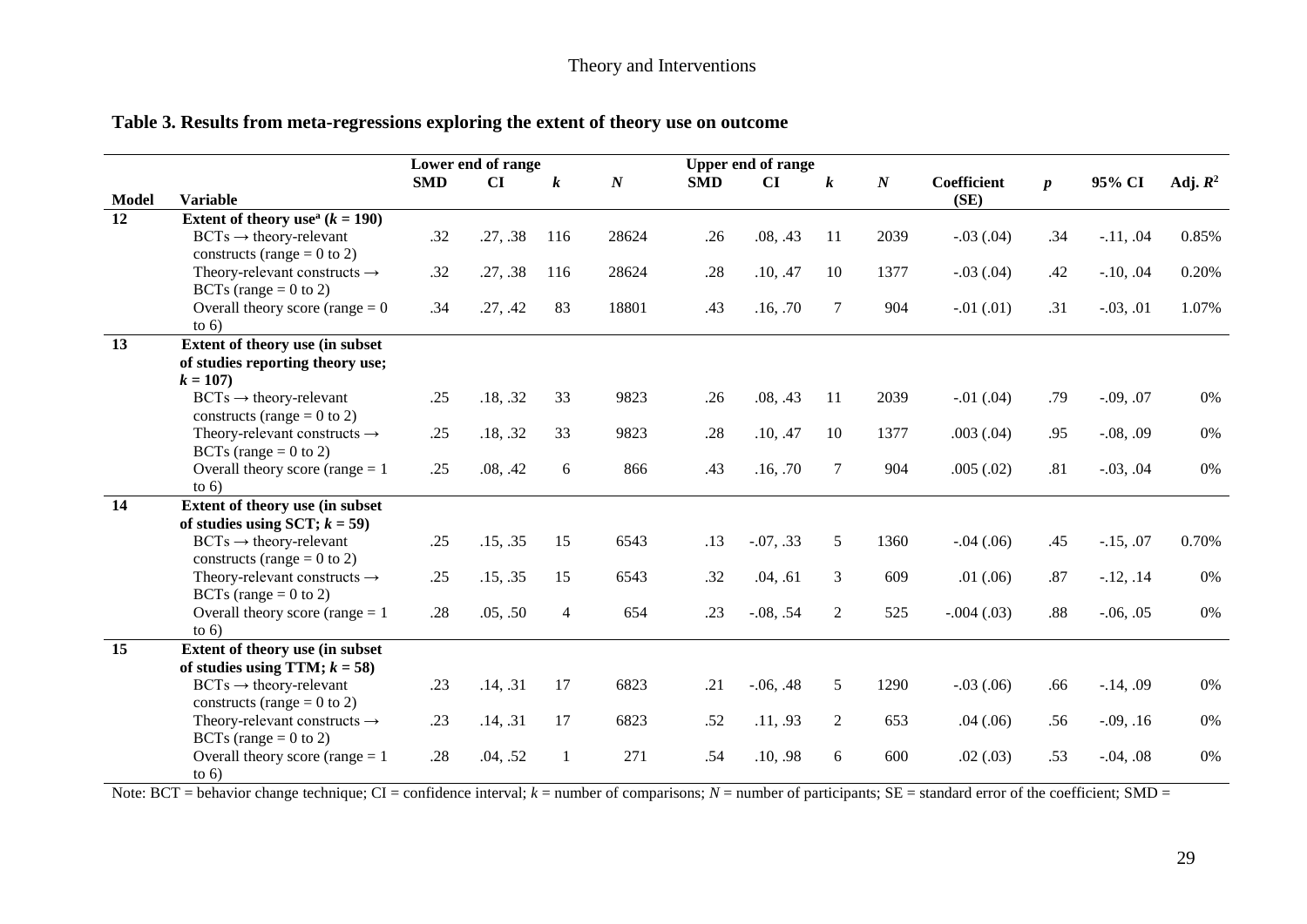standardized mean difference; vs. = versus; SCT = Social Cognitive Theory; TCS = Theory Coding Scheme; TTM = Transtheoretical Model. <sup>a</sup> Only one study scored 7 or 8, therefore, for the purposes of the analysis, this study was recoded as having a score of 6. The total number of comparisons included in the model was 190, but effect sizes are only shown for the lower and upper end of the range of extent of theory use score.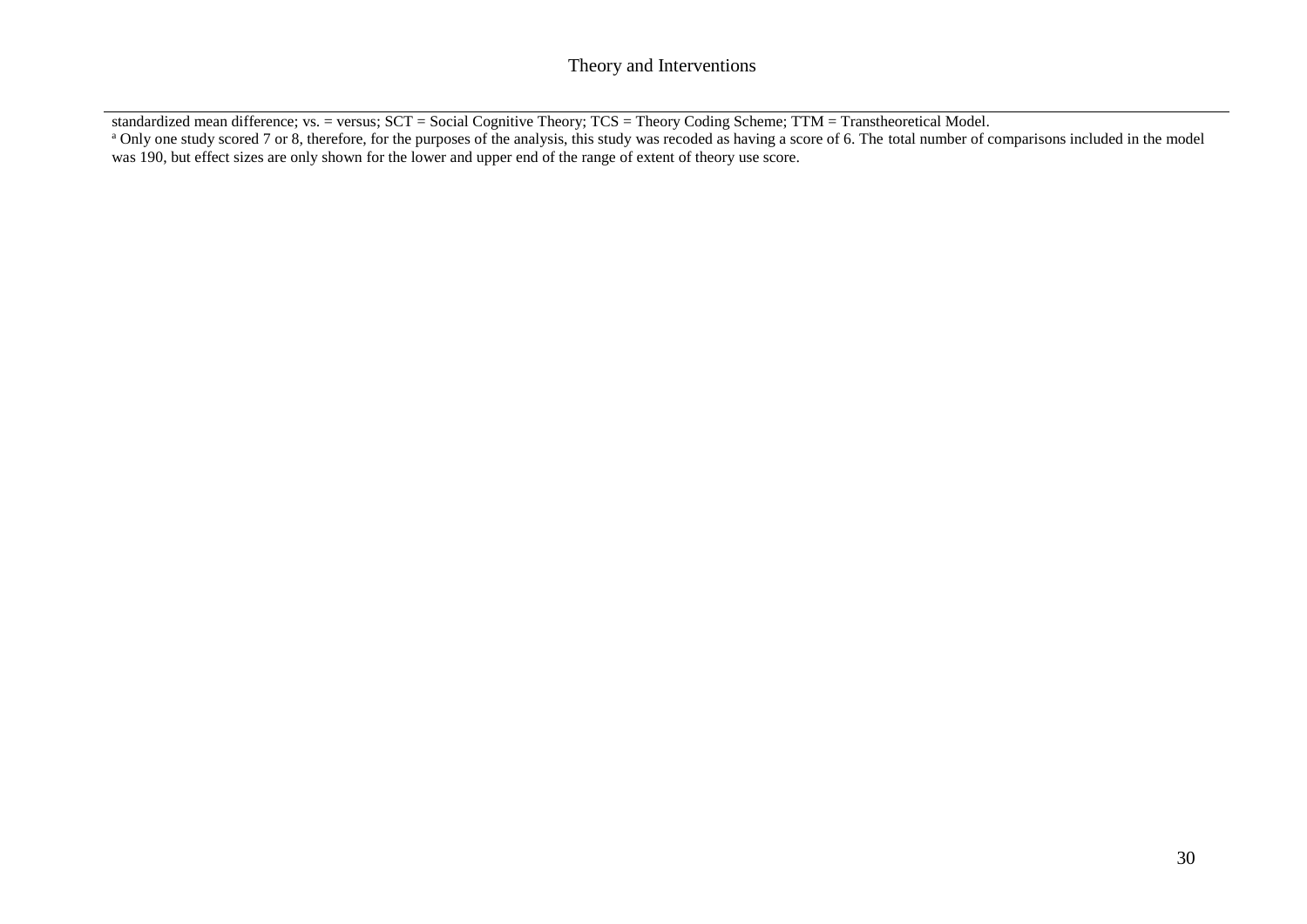# Theory and Interventions

| Supplement table. Results from meta-regressions exploring the effect of theory on outcome - secondary and sensitivity analyses |  |  |
|--------------------------------------------------------------------------------------------------------------------------------|--|--|
|                                                                                                                                |  |  |

| <b>Model</b>            | <b>Variable</b>                                                                                 | <b>Controlling</b><br>theory use in<br>control group <sup>a</sup> | <b>Controlling for</b><br>type of control<br>group <sup>b</sup> | <b>Controlling risk</b><br>of bias:<br>randomization <sup>c</sup> | <b>Controlling for</b><br>disease<br>chronicity <sup>d</sup> | <b>Excluding</b><br>outliers <sup>e</sup> |
|-------------------------|-------------------------------------------------------------------------------------------------|-------------------------------------------------------------------|-----------------------------------------------------------------|-------------------------------------------------------------------|--------------------------------------------------------------|-------------------------------------------|
|                         |                                                                                                 | <b>Coefficient</b><br>(adjusted $R^2$ )                           | <b>Coefficient</b><br>(adjusted $R^2$ )                         | Coefficient<br>(adjusted $R^2$ )                                  | Coefficient<br>(adjusted $R^2$ )                             | Coefficient<br>(adjusted $R^2$ )          |
| $\mathbf{1}$            | <b>Intervention based on single</b><br>theory (TCS Item 3)                                      |                                                                   |                                                                 |                                                                   |                                                              |                                           |
|                         | Yes $(1)$ vs. No $(0)$                                                                          | .05(0%)                                                           | .05(0%)                                                         | .04(1.39%)                                                        | .06(0%)                                                      | .08(1.88%)                                |
| $\overline{2}$          | <b>Theoretical basis of the</b><br>intervention                                                 |                                                                   |                                                                 |                                                                   |                                                              |                                           |
|                         | Single theory used (1) vs. None<br>(0)                                                          |                                                                   | .01 $(0\%)$                                                     | .01(1.56%)                                                        | $.02(0\%)$                                                   | .05(0%)                                   |
|                         | Predictors used (not theory) (1)<br>vs. None(0)                                                 |                                                                   | .01 $(0\%)$                                                     | $-0.01(3.10\%)$                                                   | .01 $(0\%)$                                                  | .01 $(0\%)$                               |
|                         | Theory $+$ predictors or multiple<br>theories $(1)$ vs. None $(0)$                              |                                                                   | $-.11(3.47%)$                                                   | $-.11(8.12%)$                                                     | $-.11(3.95%)$                                                | $-.09(10.02\%)$                           |
|                         | Theory $+$ predictors or multiple<br>theories (1) vs. Single theory<br>used $(0)$               |                                                                   | $-.12(2.55%)$                                                   | $-11(2.13%)$                                                      | $-.11(3.95%)$                                                | $-.13(11.23%)$                            |
| $\mathbf{3}$            | Theory used to select recipients<br>for the intervention (TCS Item 4)<br>Yes $(1)$ vs. No $(0)$ |                                                                   |                                                                 | .16(1.75%)                                                        |                                                              | .15(0%)                                   |
| $\overline{\mathbf{4}}$ | Theory used to select/develop<br>intervention techniques (TCS<br>Item $5$ )                     |                                                                   |                                                                 |                                                                   |                                                              |                                           |
|                         | Yes $(1)$ vs. No $(0)$                                                                          | $-.05(1.67%)$                                                     | $-.05(0.60\%)$                                                  | $-.06(4.70%)$                                                     | $-.05(1.09%)$                                                | $-.03(0.78%)$                             |
| 5                       | Theory used to tailor<br>intervention techniques to<br>recipients (TCS Item 6)                  |                                                                   |                                                                 |                                                                   |                                                              |                                           |
|                         | Yes $(1)$ vs. No $(0)$                                                                          | $-.10(3.14%)$                                                     | $-.11(2.59%)$                                                   | $-.09(5.49%)$                                                     | $-.10(2.96%)$                                                | $-.09(5.65%)$                             |
| 6                       | All BCTs are explicitly linked to<br>at least one theory-relevant<br>construct (TCS Item 7)     |                                                                   |                                                                 |                                                                   |                                                              |                                           |
|                         | Yes $(1)$ vs. No $(0)$                                                                          | $-.03(0%)$                                                        | $-.05(0%)$                                                      | $-.07(2.92%)$                                                     | $-.04(0\%)$                                                  | $-0.06(2.14\%)$                           |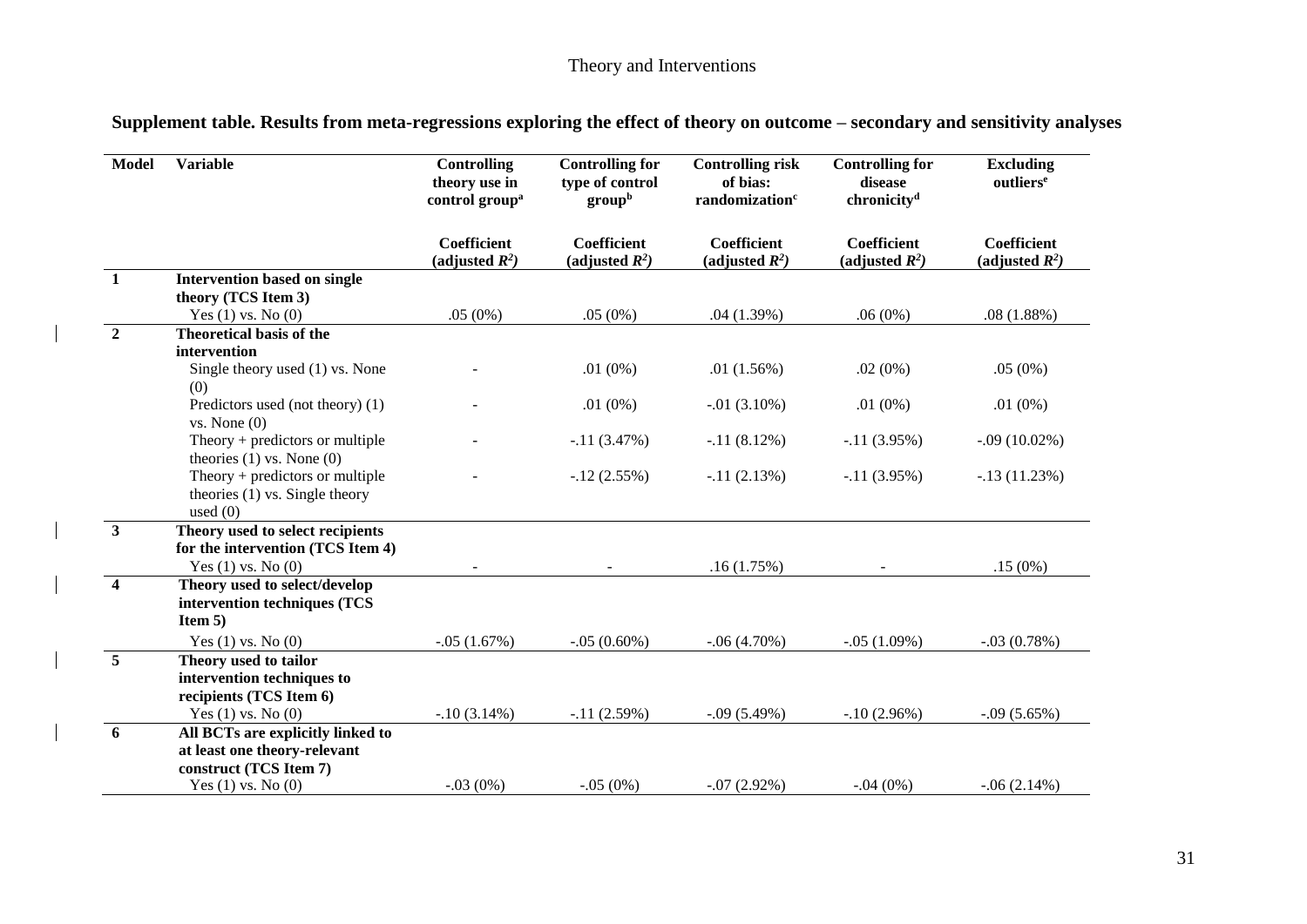| $\overline{7}$   | At least one, but not all, of the<br><b>BCTs are explicitly linked to at</b><br>least one theory-relevant<br>construct (TCS Item 8)                                                                                                   |                                                 |                                        |                                                    |                                               |                                                |
|------------------|---------------------------------------------------------------------------------------------------------------------------------------------------------------------------------------------------------------------------------------|-------------------------------------------------|----------------------------------------|----------------------------------------------------|-----------------------------------------------|------------------------------------------------|
|                  | Yes $(1)$ vs. No $(0)$                                                                                                                                                                                                                | $-.04(0%)$                                      | $-.03(0%)$                             | $-.02(1.65%)$                                      | $-.03(0%)$                                    | $-.03(0%)$                                     |
| 8                | Group of BCTs are linked to a<br>group of theory-relevant<br>constructs (TCS Item 9)                                                                                                                                                  | .07(0%)                                         | .05(0%)                                | .04(1.18%)                                         | .06(0%)                                       | $.08(0\%)$                                     |
| $\boldsymbol{9}$ | Yes $(1)$ vs. No $(0)$<br>All theory-relevant constructs are                                                                                                                                                                          |                                                 |                                        |                                                    |                                               |                                                |
|                  | explicitly linked to at least one<br><b>BCT</b> (TCS Item 10)                                                                                                                                                                         |                                                 |                                        |                                                    |                                               |                                                |
| 10               | Yes $(1)$ vs. No $(0)$                                                                                                                                                                                                                | $-.02(0%)$                                      | $-.01(0%)$                             | $-.03(1.80%)$                                      | $-.01(0%)$                                    | .002(0%)                                       |
|                  | At least one, but not all, of the<br>theory-relevant constructs are<br>explicitly linked to at least one<br><b>BCT</b> (TCS Item 11)                                                                                                  |                                                 |                                        |                                                    |                                               |                                                |
|                  | Yes $(1)$ vs. No $(0)$                                                                                                                                                                                                                | $-.06(0%)$                                      | $-.05(0%)$                             | $-.03(2.46%)$                                      | $-.05(0%)$                                    | $-.05(1.54%)$                                  |
| 11               | <b>Specific theories:</b><br>TTM only $(1)$ vs. SCT only $(0)$<br>TTM and/or SCT (1) vs. Other<br>theory $(0)$<br>TTM and/or SCT (1) vs. No<br>theory $(0)$                                                                           | .09(0.96%)<br>$-.04(0%)$<br>$-.01(0%)$          | $.09(0\%)$<br>$-.05(0%)$<br>$-.01(0%)$ | $.10(0\%)$<br>$-.05(0%)$<br>$-0.01(3.50\%)$        | $.10(0\%)$<br>$-.04(0%)$<br>$-.01(0%)$        | .07(0%)<br>$-.05(0%)$<br>$-.01(0%)$            |
| $\overline{12}$  | <b>Extent of theory use</b><br>$\text{BCTs} \rightarrow \text{theory-relevant}$<br>constructs (range = $0$ to 2)<br>Theory-relevant constructs $\rightarrow$<br>BCTs (range $= 0$ to 2)<br>Overall theory score (range $= 0$ to<br>6) | $-.02(0.51%)$<br>$-.02(0.54%)$<br>$-.01(0.97%)$ | $-.03(0%)$<br>$-.03(0%)$<br>$-.01(0%)$ | $-.03(3.504\%)$<br>$-.03(2.78%)$<br>$-0.01(3.72%)$ | $-.03(0.07%)$<br>$-.03(0%)$<br>$-0.01(0.23%)$ | $-.03(1.70%)$<br>$-.02(0%)$<br>$-0.01(0.32\%)$ |
| 13               | <b>Extent of theory use (in subset)</b><br>of studies reporting theory use;<br>$k = 107$<br>$\text{BCTs} \rightarrow \text{theory-relevant}$                                                                                          | $-.001(0%)$                                     | $-.01(0%)$                             | $-.01(0%)$                                         | $-.01(0\%)$                                   | $-.01(0%)$                                     |
|                  | constructs (range = $0$ to 2)<br>Theory-relevant constructs $\rightarrow$<br>BCTs (range $= 0$ to 2)                                                                                                                                  | .01 $(0\%)$                                     | .002(0%)                               | $.004(0\%)$                                        | .006(0%)                                      | $.001(0\%)$                                    |